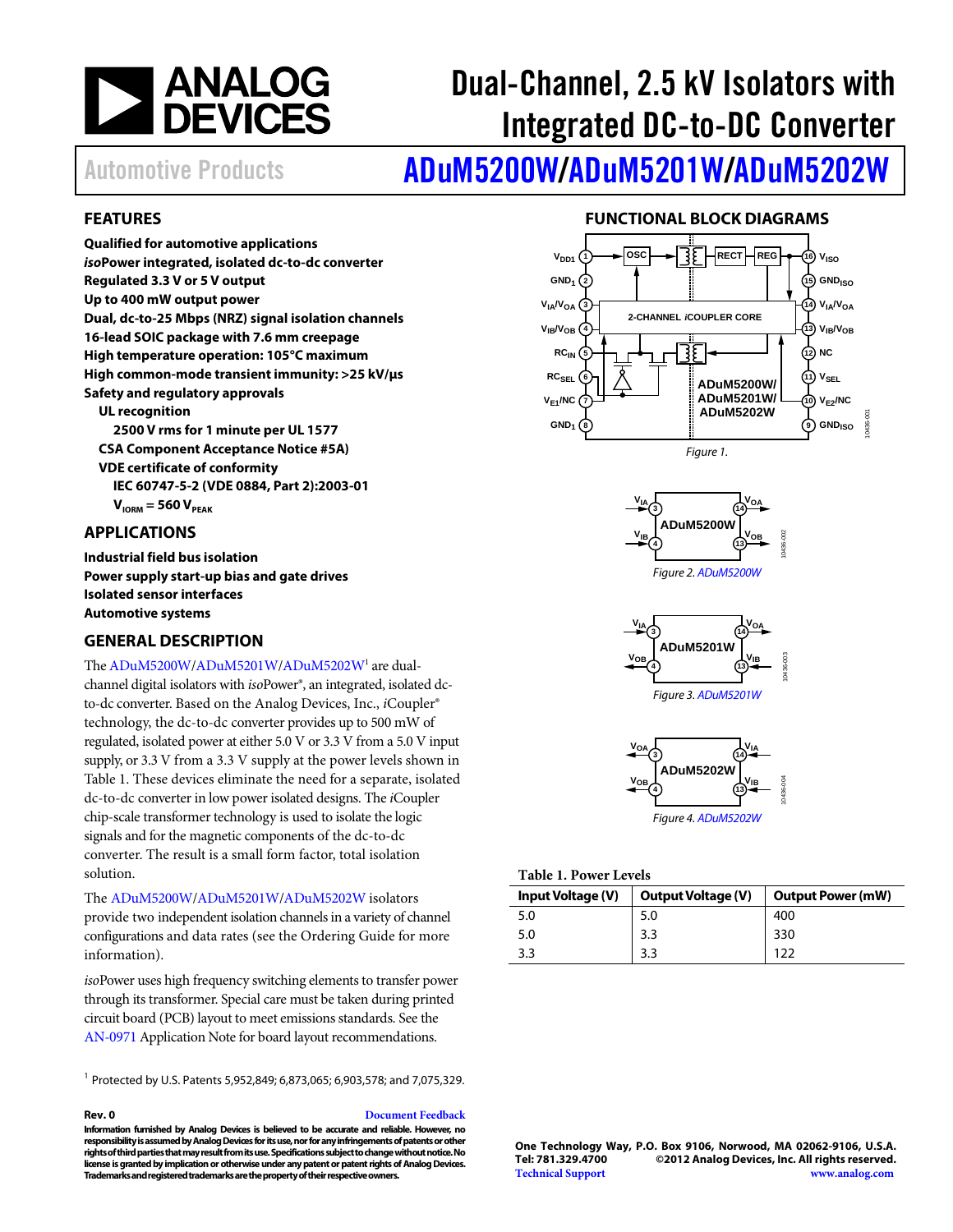## TABLE OF CONTENTS

| Electrical Characteristics-5 V Primary Input Supply/5 V     |
|-------------------------------------------------------------|
| Electrical Characteristics-3.3 V Primary Input Supply/3.3 V |
| Electrical Characteristics-5 V Primary Input Supply/3.3 V   |
|                                                             |
|                                                             |
| Insulation and Safety-Related Specifications 9              |
| IEC 60747-5-2 (VDE 0884, Part 2):2003-01 Insulation         |
|                                                             |
|                                                             |
|                                                             |
| Pin Configurations and Function Descriptions  12            |

| Current Limit and Thermal Overload Protection  22 |  |
|---------------------------------------------------|--|
|                                                   |  |
|                                                   |  |
|                                                   |  |
|                                                   |  |
|                                                   |  |
|                                                   |  |
|                                                   |  |

### <span id="page-1-0"></span>**REVISION HISTORY**

**10/12—Revision 0: Initial Version**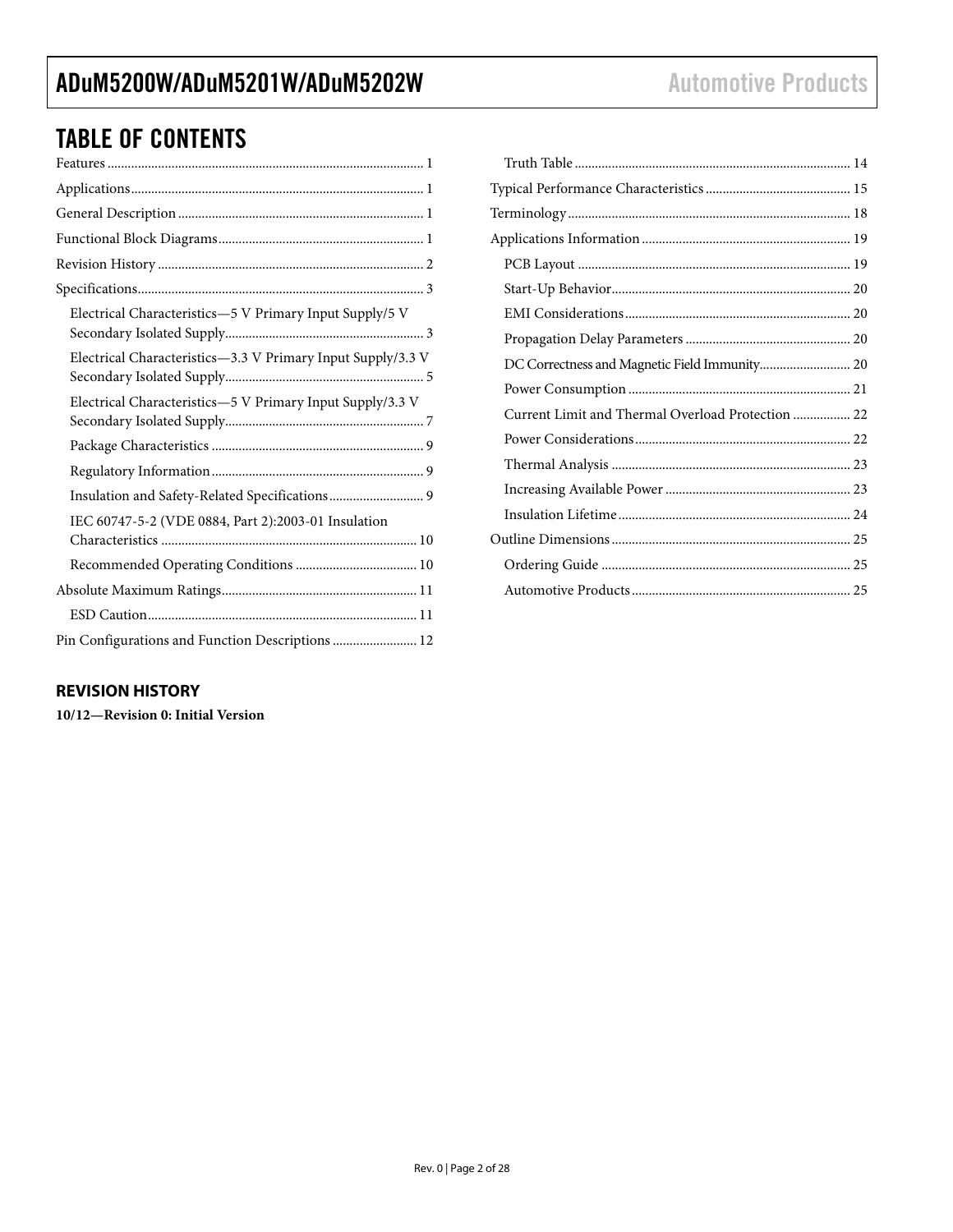## <span id="page-2-0"></span>**SPECIFICATIONS**

### <span id="page-2-1"></span>**ELECTRICAL CHARACTERISTICS—5 V PRIMARY INPUT SUPPLY/5 V SECONDARY ISOLATED SUPPLY**

All typical specifications are at  $T_A = 25^{\circ}C$ ,  $V_{DD1} = V_{SE} = V_{ISO} = 5$  V. Minimum/maximum specifications apply over the entire recommended operation range which is 4.5 V ≤ V<sub>DD1</sub>, V<sub>SEL</sub>, V<sub>ISO</sub> ≤ 5.5 V; and −40°C ≤ T<sub>A</sub> ≤ +105°C, unless otherwise noted. Switching specifications are tested with  $C_L = 15$  pF and CMOS signal levels, unless otherwise noted.

| I avie 2. DC-to-DC Converter static specifications<br><b>Parameter</b> | Symbol                   | Min |     | Max | <b>Unit</b> | <b>Test Conditions/Comments</b>                                                                 |
|------------------------------------------------------------------------|--------------------------|-----|-----|-----|-------------|-------------------------------------------------------------------------------------------------|
|                                                                        |                          |     | Typ |     |             |                                                                                                 |
| DC-TO-DC CONVERTER SUPPLY                                              |                          |     |     |     |             |                                                                                                 |
| Setpoint                                                               | $V_{ISO}$                | 4.7 | 5.0 | 5.4 | V           | $I_{ISO} = 0$ mA                                                                                |
| Line Regulation                                                        | $V_{\text{ISO (LINE)}}$  |     |     |     | mV/V        | $I_{\text{ISO}}$ = 40 mA, $V_{\text{DO1}}$ = 4.5 V to 5.5 V                                     |
| Load Regulation                                                        | $V_{\text{ISO (LOAD)}}$  |     |     | 5   | $\%$        | $I_{ISO}$ = 8 mA to 72 mA                                                                       |
| Output Ripple                                                          | $V_{ISO(RIP)}$           |     | 75  |     | $mV p-p$    | 20 MHz bandwidth, $C_{BO} = 0.1 \,\mu\text{F}    10 \,\mu\text{F}$ , $I_{ISO} = 72 \,\text{mA}$ |
| <b>Output Noise</b>                                                    | $V_{\text{ISO (NOISE)}}$ |     | 200 |     | $mVp-p$     | $C_{\text{RO}} = 0.1 \mu$ F  10 $\mu$ F, I <sub>ISO</sub> = 72 mA                               |
| Switching Frequency                                                    | $t_{\rm osc}$            |     | 180 |     | <b>MHz</b>  |                                                                                                 |
| PW Modulation Frequency                                                | <b>T</b> <sub>PWM</sub>  |     | 625 |     | kHz         |                                                                                                 |
| Output Supply                                                          | ISO (MAX)                | 80  |     |     | mA          | $V_{ISO} > 4.5 V$                                                                               |
| Efficiency at $I_{ISO (MAX)}$                                          |                          |     | 34  |     | $\%$        | $I_{ISO} = 80 \text{ mA}$                                                                       |
| $I_{DD1}$ , No $V_{ISO}$ Load                                          | $I_{DD1(Q)}$             |     | 10  | 25  | mA          |                                                                                                 |
| $I_{DD1}$ , Full $V_{ISO}$ Load                                        | DD1 (MAX)                |     | 290 |     | mA          |                                                                                                 |

### **Table 2. DC-to-DC Converter Static Specifications**

### **Table 3. DC-to-DC Converter Dynamic Specifications**

|                       |                  |     | 25 Mbps-C Grade |     |             |                                 |
|-----------------------|------------------|-----|-----------------|-----|-------------|---------------------------------|
| <b>Parameter</b>      | Symbol           | Min | Typ             | Max | <b>Unit</b> | <b>Test Conditions/Comments</b> |
| <b>SUPPLY CURRENT</b> |                  |     |                 |     |             |                                 |
| Input                 |                  |     |                 |     |             |                                 |
| ADuM5200W             | I <sub>DD1</sub> |     | 34              |     | mA          | No $V_{ISO}$ load               |
| <b>ADuM5201W</b>      | <b>PDD1</b>      |     | 38              |     | mA          | No $V_{ISO}$ load               |
| <b>ADuM5202W</b>      | I <sub>DD1</sub> |     | 41              |     | mA          | No $V_{ISO}$ load               |
| Available to Load     |                  |     |                 |     |             |                                 |
| ADuM5200W             | ISO (LOAD)       |     | 74              |     | mA          |                                 |
| <b>ADuM5201W</b>      | ISO (LOAD)       |     | 72              |     | mA          |                                 |
| <b>ADuM5202W</b>      | ISO (LOAD)       |     | 70              |     | mA          |                                 |

### **Table 4. Switching Specifications**

|                                   |                                     |     | C Grade |     |                |                                     |
|-----------------------------------|-------------------------------------|-----|---------|-----|----------------|-------------------------------------|
| <b>Parameter</b>                  | Symbol                              | Min | Typ     | Max | Unit           | <b>Test Conditions/Comments</b>     |
| SWITCHING SPECIFICATIONS          |                                     |     |         |     |                |                                     |
| Data Rate                         |                                     |     |         | 25  | <b>Mbps</b>    | Within PWD limit                    |
| Propagation Delay                 | $t_{\text{PHL}}$ , $t_{\text{PLH}}$ |     | 45      | 60  | ns             | 50% input to 50% output             |
| Pulse Width Distortion            | <b>PWD</b>                          |     |         | 6   | ns             | $ t_{\text{PLH}} - t_{\text{PHL}} $ |
| Change vs. Temperature            |                                     |     | 5       |     | $ps/^{\circ}C$ |                                     |
| Pulse Width                       | <b>PW</b>                           | 40  |         |     | ns             | Within PWD limit                    |
| Propagation Delay Skew            | $t_{PSK}$                           |     |         | 15  | ns             | Between any two units               |
| <b>Channel Matching</b>           |                                     |     |         |     |                |                                     |
| Codirectional <sup>1</sup>        | L <sub>PSKCD</sub>                  |     |         | 6   | ns             |                                     |
| Opposing Directional <sup>2</sup> | <b>LPSKOD</b>                       |     |         | 15  | ns             |                                     |

<span id="page-2-2"></span> $^1$  Codirectional channel matching is the absolute value of the difference in propagation delays between any two channels with inputs on the same side of the isolation barrier.

<span id="page-2-3"></span><sup>2</sup> Opposing directional channel matching is the absolute value of the difference in propagation delays between any two channels with inputs on opposing sides of the isolation barrier.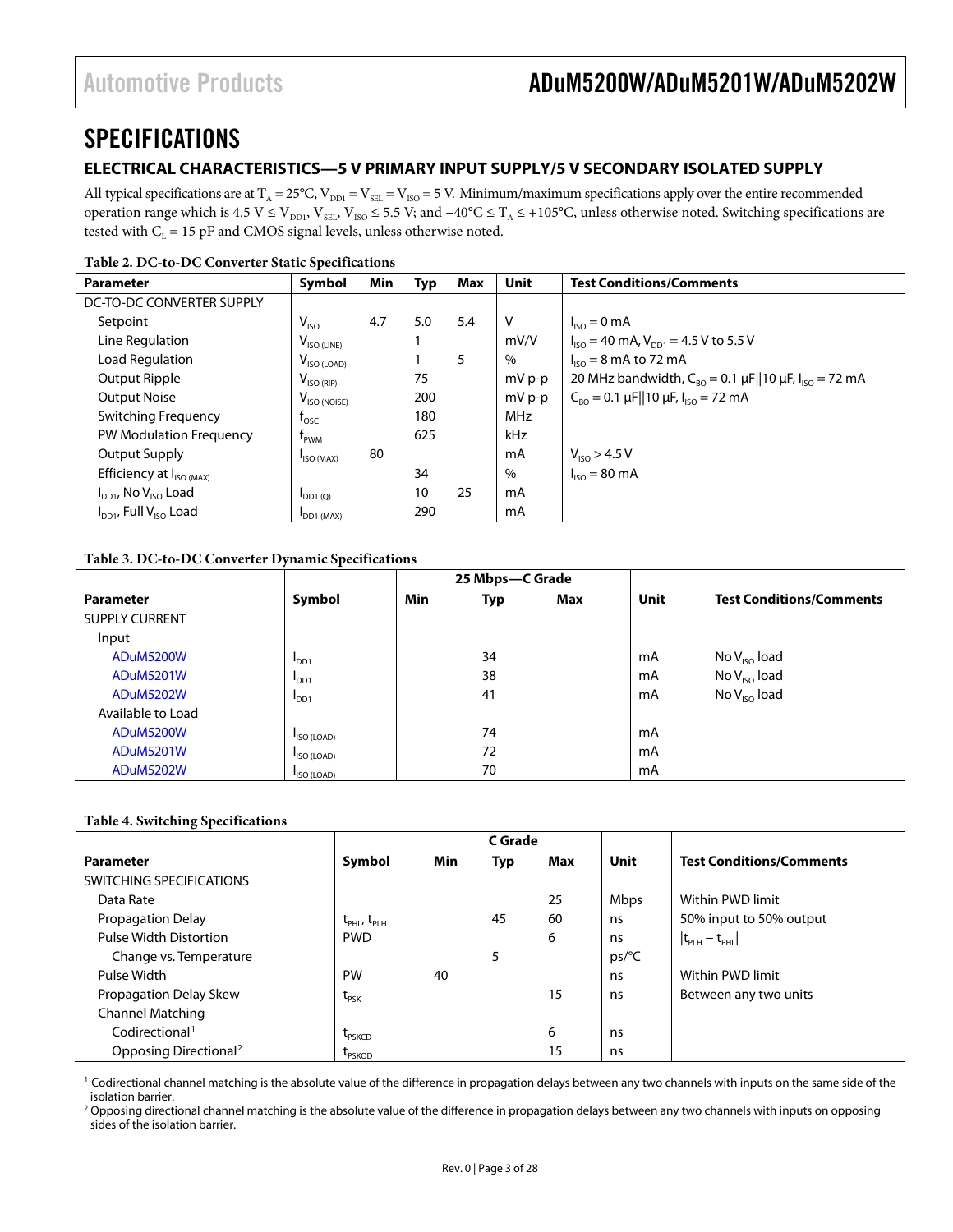| ruone of mput unu c'atput chuructenones        |                            |                                    |         |                                |             |                                                                                    |
|------------------------------------------------|----------------------------|------------------------------------|---------|--------------------------------|-------------|------------------------------------------------------------------------------------|
| <b>Parameter</b>                               | Symbol                     | Min                                | Typ     | Max                            | Unit        | <b>Test Conditions/Comments</b>                                                    |
| DC SPECIFICATIONS                              |                            |                                    |         |                                |             |                                                                                    |
| Logic High Input Threshold                     | $V_{\rm IH}$               | 0.7 $V_{ISO}$ or 0.7 $V_{DD1}$     |         |                                | v           |                                                                                    |
| Logic Low Input Threshold                      | $\mathsf{V}_{\mathsf{IL}}$ |                                    |         | 0.3 $V_{ISO}$ or 0.3 $V_{DD1}$ | V           |                                                                                    |
| Logic High Output Voltages                     | $V_{OH}$                   | $V_{DD1}$ – 0.3 or $V_{ISO}$ – 0.3 | 5.0     |                                | v           | $I_{ox} = -20 \mu A$ , $V_{ix} = V_{ixH}$                                          |
|                                                |                            | $V_{DD1}$ – 0.5 or $V_{ISO}$ – 0.5 | 4.8     |                                | V           | $I_{ox} = -4 \text{ mA}$ , $V_{ix} = V_{ixH}$                                      |
| Logic Low Output Voltages                      | $V_{OL}$                   |                                    | 0.0     | 0.1                            | v           | $I_{\text{Ox}} = 20 \mu A$ , $V_{\text{Ix}} = V_{\text{Ix1}}$                      |
|                                                |                            |                                    | 0.2     | 0.4                            | v           | $I_{0x} = 4 \text{ mA}, V_{1x} = V_{1x1}$                                          |
| Undervoltage Lockout                           |                            |                                    |         |                                |             | $V_{DD1}$ , $V_{DD1}$ , $V_{ISO}$ supplies                                         |
| Positive Going Threshold                       | $V_{UV+}$                  |                                    | 2.7     |                                | V           |                                                                                    |
| Negative Going Threshold                       | $V_{UV}$                   |                                    | 2.4     |                                | v           |                                                                                    |
| <b>Hysteresis</b>                              | $V_{UWH}$                  |                                    | 0.3     |                                | v           |                                                                                    |
| Input Currents per Channel                     |                            | $-20$                              | $+0.01$ | $+20$                          | μA          | $0 V \leq V_{1x} \leq V_{DDx}$                                                     |
| AC SPECIFICATIONS                              |                            |                                    |         |                                |             |                                                                                    |
| <b>Output Rise/Fall Time</b>                   | $t_R/t_F$                  |                                    | 2.5     |                                | ns          | 10% to 90%                                                                         |
| Common-Mode Transient<br>Immunity <sup>1</sup> | <b>CM</b>                  | 25                                 | 35      |                                | kV/µs       | $V_{1} = V_{D1}$ or $V_{ISO}$ , $V_{CM} = 1000$ V,<br>transient magnitude = $800V$ |
| Refresh Rate                                   |                            |                                    | 1.0     |                                | <b>Mbps</b> |                                                                                    |

### <span id="page-3-0"></span>**Table 5. Input and Output Characteristics**

 $^1$  |CM| is the maximum common-mode voltage slew rate that can be sustained while maintaining V<sub>o</sub> > 0.7 × V<sub>DD1</sub> or 0.7 × V<sub>ISO</sub> for a high output or V<sub>o</sub> < 0.3 × V<sub>DD1</sub> or 0.3 ×  $\rm{V_{\rm{SO}}}$  for a low output. The common-mode voltage slew rates apply to both rising and falling common-mode voltage edges.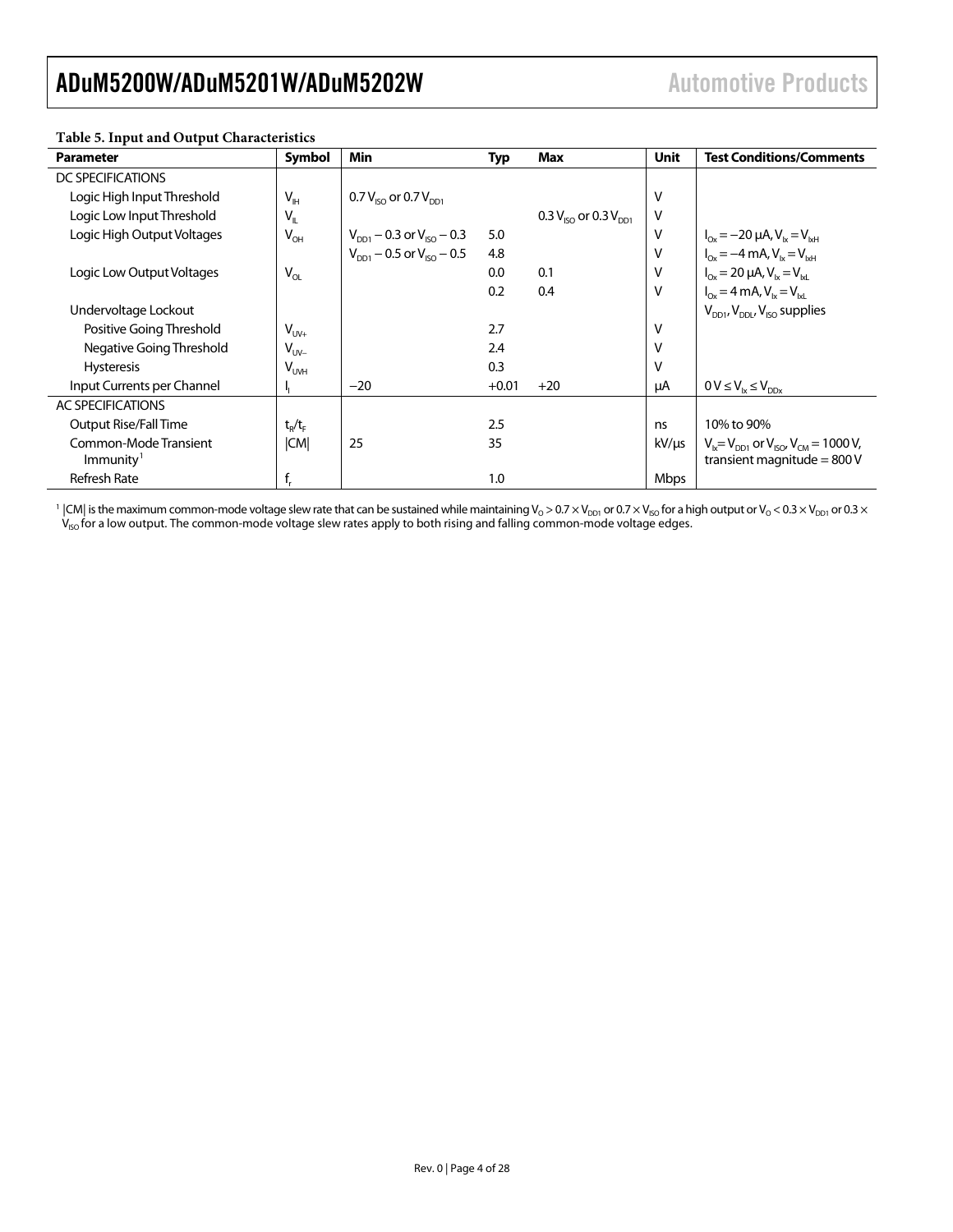### <span id="page-4-0"></span>**ELECTRICAL CHARACTERISTICS—3.3 V PRIMARY INPUT SUPPLY/3.3 V SECONDARY ISOLATED SUPPLY**

All typical specifications are at  $T_A = 25^{\circ}C$ ,  $V_{DD1} = V_{ISO} = 3.3 V$ ,  $V_{SEL} = GND_{ISO}$ . Minimum/maximum specifications apply over the entire recommended operation range which is 3.0 V ≤ V<sub>DD1</sub>, V<sub>SEL</sub>, V<sub>ISO</sub> ≤ 3.6 V; and −40°C ≤ T<sub>A</sub> ≤ +105°C, unless otherwise noted. Switching specifications are tested with  $C_L = 15$  pF and CMOS signal levels, unless otherwise noted.

**Table 6. DC-to-DC Converter Static Specifications** 

| <b>Parameter</b>                              | Symbol                   | <b>Min</b> | Typ | Max | <b>Unit</b> | <b>Test Conditions/Comments</b>                                              |
|-----------------------------------------------|--------------------------|------------|-----|-----|-------------|------------------------------------------------------------------------------|
| DC-TO-DC CONVERTER SUPPLY                     |                          |            |     |     |             |                                                                              |
| Setpoint                                      | $V_{ISO}$                | 3.0        | 3.3 | 3.6 | v           | $I_{\text{ISO}} = 0 \text{ mA}$                                              |
| Line Regulation                               | $V_{\text{ISO (LINE)}}$  |            |     |     | mV/V        | $I_{\text{ISO}}$ = 18 mA, $V_{\text{DD1}}$ = 3.0 V to 3.6 V                  |
| Load Regulation                               | $V_{\text{ISO (LOAD)}}$  |            |     | 5   | $\%$        | $I_{\text{ISO}}$ = 3 mA to 33 mA                                             |
| Output Ripple                                 | $V_{\text{ISO (RIP)}}$   |            | 50  |     | $mV p-p$    | 20 MHz bandwidth, $C_{RO} = 0.1 \mu$ F  10 $\mu$ F, I <sub>ISO</sub> = 33 mA |
| <b>Output Noise</b>                           | $V_{\text{ISO (NOISE)}}$ |            | 130 |     | $mV p-p$    | $C_{RO} = 0.1 \mu$ F  10 $\mu$ F, I <sub>ISO</sub> = 33 mA                   |
| Switching Frequency                           | $I_{\text{OSC}}$         |            | 180 |     | <b>MHz</b>  |                                                                              |
| PW Modulation Frequency                       | <b>PWM</b>               |            | 625 |     | <b>kHz</b>  |                                                                              |
| <b>Output Supply</b>                          | ISO (MAX)                | 37         |     |     | mA          | $V_{ISO} > 3 V$                                                              |
| Efficiency at $I_{ISO\,(MAX)}$                |                          |            | 34  |     | $\%$        | $I_{ISO} = 37 \text{ mA}$                                                    |
| $I_{DD1}$ , No $V_{ISO}$ Load                 | $\mathsf{IDD1}$ (Q)      |            | 6   | 18  | mA          |                                                                              |
| I <sub>DD1</sub> , Full V <sub>ISO</sub> Load | DD1 (MAX)                |            | 175 |     | mA          |                                                                              |

### **Table 7. DC-to-DC Converter Dynamic Specifications**

|                       |             |     | 25 Mbps-C Grade |     |             |                                 |
|-----------------------|-------------|-----|-----------------|-----|-------------|---------------------------------|
| <b>Parameter</b>      | Symbol      | Min | Typ             | Max | <b>Unit</b> | <b>Test Conditions/Comments</b> |
| <b>SUPPLY CURRENT</b> |             |     |                 |     |             |                                 |
| Input                 |             |     |                 |     |             |                                 |
| ADuM5200W             | <b>PDD1</b> |     | 23              |     | mA          | No $V_{ISO}$ load               |
| <b>ADuM5201W</b>      | <b>PDD1</b> |     | 25              |     | mA          | No $V_{ISO}$ load               |
| <b>ADuM5202W</b>      | <b>PDD1</b> |     | 27              |     | mA          | No $V_{ISO}$ load               |
| Available to Load     |             |     |                 |     |             |                                 |
| ADuM5200W             | ISO (LOAD)  |     | 23              |     | mA          |                                 |
| <b>ADuM5201W</b>      | ISO (LOAD)  |     | 22              |     | mA          |                                 |
| <b>ADuM5202W</b>      | ISO (LOAD)  |     | 21              |     | mA          |                                 |

### **Table 8. Switching Specifications**

|                                   |                                     |     | C Grade |     |             |                                 |
|-----------------------------------|-------------------------------------|-----|---------|-----|-------------|---------------------------------|
| <b>Parameter</b>                  | Symbol                              | Min | Typ     | Max | <b>Unit</b> | <b>Test Conditions/Comments</b> |
| SWITCHING SPECIFICATIONS          |                                     |     |         |     |             |                                 |
| Data Rate                         |                                     |     |         | 25  | <b>Mbps</b> | Within PWD limit                |
| Propagation Delay                 | $t_{\text{PHL}}$ , $t_{\text{PLH}}$ |     | 45      | 70  | ns          | 50% input to 50% output         |
| Pulse Width Distortion            | <b>PWD</b>                          |     |         | 6   | ns          | $ t_{PLH} - t_{PHL} $           |
| Change vs. Temperature            |                                     |     | 5       |     | ps/C        |                                 |
| Pulse Width                       | PW                                  | 40  |         |     | ns          | Within PWD limit                |
| Propagation Delay Skew            | $t_{PSK}$                           |     |         | 45  | ns          | Between any two units           |
| <b>Channel Matching</b>           |                                     |     |         |     |             |                                 |
| Codirectional <sup>1</sup>        | <b>L</b> <sub>PSKCD</sub>           |     |         | 6   | ns          |                                 |
| Opposing Directional <sup>2</sup> | <b>LPSKOD</b>                       |     |         | 15  | ns          |                                 |

<span id="page-4-1"></span> $^1$  Codirectional channel matching is the absolute value of the difference in propagation delays between any two channels with inputs on the same side of the isolation barrier.

<span id="page-4-2"></span><sup>2</sup> Opposing directional channel matching is the absolute value of the difference in propagation delays between any two channels with inputs on opposing sides of the isolation barrier.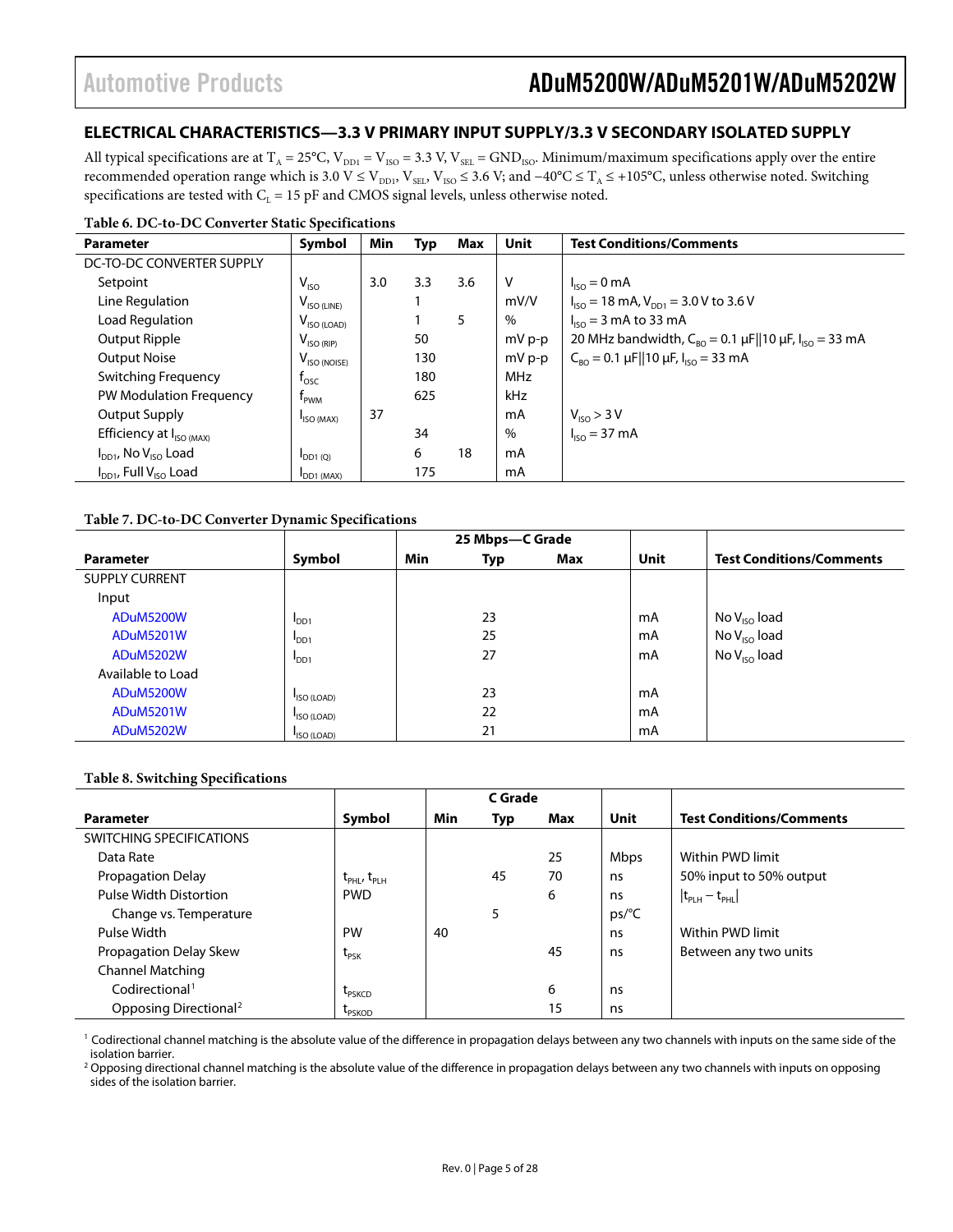| raone 21 mpat ana watpat characteristics       |                 |                                              |            |                                |             |                                                                                     |  |  |  |
|------------------------------------------------|-----------------|----------------------------------------------|------------|--------------------------------|-------------|-------------------------------------------------------------------------------------|--|--|--|
| <b>Parameter</b>                               | Symbol          | <b>Min</b>                                   | <b>Typ</b> | <b>Max</b>                     | <b>Unit</b> | <b>Test Conditions/Comments</b>                                                     |  |  |  |
| DC SPECIFICATIONS                              |                 |                                              |            |                                |             |                                                                                     |  |  |  |
| Logic High Input Threshold                     | $V_{\text{IH}}$ | 0.7 $V_{\text{ISO}}$ or 0.7 $V_{\text{DD1}}$ |            |                                | v           |                                                                                     |  |  |  |
| Logic Low Input Threshold                      | $V_{IL}$        |                                              |            | 0.3 $V_{ISO}$ or 0.3 $V_{DD1}$ | $\vee$      |                                                                                     |  |  |  |
| Logic High Output Voltages                     | $V_{OH}$        | $V_{DD1}$ – 0.3 or $V_{ISO}$ – 0.3           | 3.3        |                                | V           | $I_{ox} = -20 \mu A$ , $V_{ix} = V_{ixH}$                                           |  |  |  |
|                                                |                 | $V_{DD1} - 0.5$ or $V_{ISO} - 0.5$           | 3.1        |                                | $\vee$      | $I_{ox} = -4 \text{ mA}$ , $V_{ix} = V_{ixH}$                                       |  |  |  |
| Logic Low Output Voltages                      | $V_{OL}$        |                                              | 0.0        | 0.1                            | v           | $I_{Ox} = 20 \mu A$ , $V_{1x} = V_{1x1}$                                            |  |  |  |
|                                                |                 |                                              | 0.0        | 0.4                            | $\vee$      | $I_{ox} = 4 \text{ mA}, V_{ix} = V_{ix}$                                            |  |  |  |
| Undervoltage Lockout                           |                 |                                              |            |                                |             | $V_{DD1}$ , $V_{DD1}$ , $V_{ISO}$ supplies                                          |  |  |  |
| Positive Going Threshold                       | $V_{UV+}$       |                                              | 2.7        |                                | $\vee$      |                                                                                     |  |  |  |
| Negative Going Threshold                       | $V_{UV}$        |                                              | 2.4        |                                | $\vee$      |                                                                                     |  |  |  |
| <b>Hysteresis</b>                              | $V_{UVH}$       |                                              | 0.3        |                                | $\vee$      |                                                                                     |  |  |  |
| Input Currents per Channel                     |                 | $-20$                                        | $+0.01$    | $+20$                          | μA          | $0 V \leq V_{1x} \leq V_{DDx}$                                                      |  |  |  |
| AC SPECIFICATIONS                              |                 |                                              |            |                                |             |                                                                                     |  |  |  |
| Output Rise/Fall Time                          | $t_R/t_F$       |                                              | 2.5        |                                | ns          | 10% to 90%                                                                          |  |  |  |
| Common-Mode Transient<br>Immunity <sup>1</sup> | <b>CM</b>       | 25                                           | 35         |                                | $kV/\mu s$  | $V_{1x} = V_{D1}$ or $V_{150}$ , $V_{CM} = 1000$ V,<br>transient magnitude = $800V$ |  |  |  |
| Refresh Rate                                   | $f_r$           |                                              | 1.0        |                                | <b>Mbps</b> |                                                                                     |  |  |  |

### <span id="page-5-0"></span>**Table 9. Input and Output Characteristics**

 $^1$  |CM| is the maximum common-mode voltage slew rate that can be sustained while maintaining V<sub>o</sub> > 0.7 × V<sub>DD1</sub> or 0.7 × V<sub>ISO</sub> for a high output or V<sub>o</sub> < 0.3 × V<sub>DD1</sub> or 0.3 ×  $\rm{V_{\rm{SO}}}$  for a low output. The common-mode voltage slew rates apply to both rising and falling common-mode voltage edges.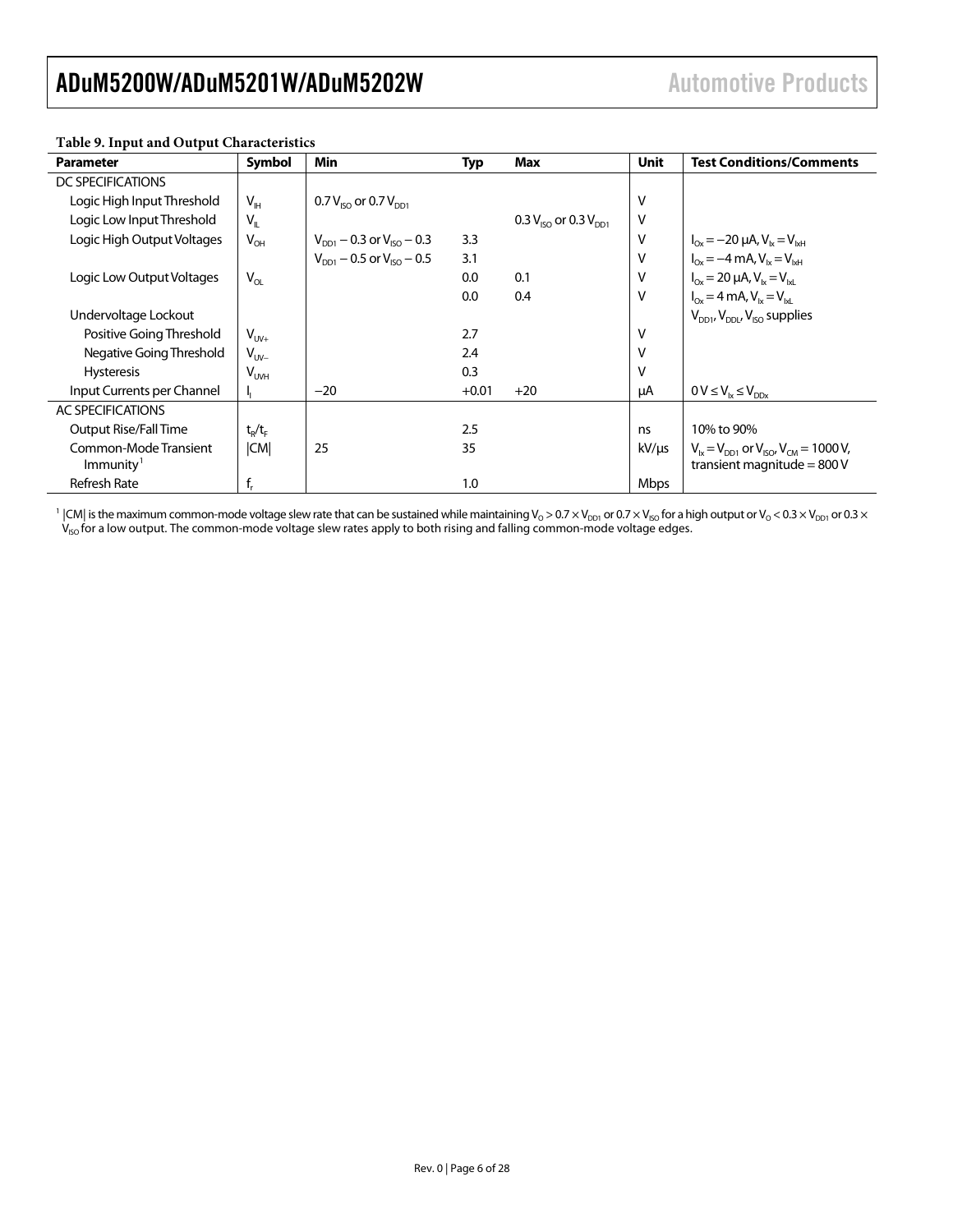## <span id="page-6-1"></span>Automotive Products ADuM5200W/ADuM5201W/ADuM5202W

### <span id="page-6-0"></span>**ELECTRICAL CHARACTERISTICS—5 V PRIMARY INPUT SUPPLY/3.3 V SECONDARY ISOLATED SUPPLY**

All typical specifications are at  $T_A = 25^{\circ}C$ ,  $V_{DD1} = 5.0$  V,  $V_{ISO} = 3.3$  V,  $V_{SEL} =$  GND<sub>ISO</sub>. Minimum/maximum specifications apply over the entire recommended operation range which is 4.5 V ≤ V<sub>DD1</sub> ≤ 5.5 V, 3.0 V ≤ V<sub>ISO</sub> ≤ 3.6 V; and −40°C ≤ T<sub>A</sub> ≤ +105°C, unless otherwise noted. Switching specifications are tested with  $C_L = 15$  pF and CMOS signal levels, unless otherwise noted.

| <b>Parameter</b>                              | л.<br>Symbol            | Min | Typ | Max | <b>Unit</b> | <b>Test Conditions/Comments</b>                                                                 |
|-----------------------------------------------|-------------------------|-----|-----|-----|-------------|-------------------------------------------------------------------------------------------------|
| DC-TO-DC CONVERTER SUPPLY                     |                         |     |     |     |             |                                                                                                 |
| Setpoint                                      | $V_{ISO}$               | 3.0 | 3.3 | 3.6 | V           | $I_{ISO} = 0$ mA                                                                                |
| Line Regulation                               | $V_{ISO (LINE)}$        |     |     |     | mV/V        | $I_{ISO}$ = 50 mA, $V_{DD1}$ = 3.0 V to 3.6 V                                                   |
| Load Regulation                               | $V_{\text{ISO (LOAD)}}$ |     |     | 5   | %           | $I_{ISO} = 10 \text{ mA}$ to 90 mA                                                              |
| Output Ripple                                 | $V_{ISO(RIP)}$          |     | 50  |     | $mV p-p$    | 20 MHz bandwidth, $C_{BO} = 0.1 \,\mu\text{F}    10 \,\mu\text{F}$ , $I_{ISO} = 90 \,\text{mA}$ |
| <b>Output Noise</b>                           | $V_{ISO(NOISE)}$        |     | 130 |     | $mV p-p$    | $C_{RO} = 0.1 \mu$ F  10 $\mu$ F, I <sub>ISO</sub> = 90 mA                                      |
| <b>Switching Frequency</b>                    | $t_{\rm osc}$           |     | 180 |     | <b>MHz</b>  |                                                                                                 |
| PW Modulation Frequency                       | <b>PWM</b>              |     | 625 |     | <b>kHz</b>  |                                                                                                 |
| <b>Output Supply</b>                          | ISO (MAX)               | 100 |     |     | mA          | $V_{ISO}$ > 3 V                                                                                 |
| Efficiency at $I_{ISO(MAX)}$                  |                         |     | 30  |     | $\%$        | $I_{ISO} = 90 \text{ mA}$                                                                       |
| $I_{DD1}$ , No $V_{ISO}$ Load                 | $I_{DD1(Q)}$            |     | 5   | 15  | mA          |                                                                                                 |
| I <sub>DD1</sub> , Full V <sub>ISO</sub> Load | DD1 (MAX)               |     | 230 |     | mA          |                                                                                                 |

### **Table 10. DC-to-DC Converter Static Specifications**

### **Table 11. DC-to-DC Converter Dynamic Specifications**

|                       |             | 25 Mbps-C Grade |     |     |             |                                 |
|-----------------------|-------------|-----------------|-----|-----|-------------|---------------------------------|
| <b>Parameter</b>      | Symbol      | Min             | Typ | Max | <b>Unit</b> | <b>Test Conditions/Comments</b> |
| <b>SUPPLY CURRENT</b> |             |                 |     |     |             |                                 |
| Input                 |             |                 |     |     |             |                                 |
| ADuM5200W             | <b>PDD1</b> |                 | 22  |     | mA          | No $V_{ISO}$ load               |
| <b>ADuM5201W</b>      | <b>PDD1</b> |                 | 23  |     | mA          | No $V_{ISO}$ load               |
| <b>ADuM5202W</b>      | <b>PDD1</b> |                 | 24  |     | mA          | No $V_{ISO}$ load               |
| Available to Load     |             |                 |     |     |             |                                 |
| ADuM5200W             | ISO (LOAD)  |                 | 96  |     | mA          |                                 |
| <b>ADuM5201W</b>      | ISO (LOAD)  |                 | 95  |     | mA          |                                 |
| <b>ADuM5202W</b>      | ISO (LOAD)  |                 | 94  |     | mA          |                                 |

### **Table 12. Switching Specifications**

|                                   |                                     |     | C Grade |     |             |                                 |
|-----------------------------------|-------------------------------------|-----|---------|-----|-------------|---------------------------------|
| <b>Parameter</b>                  | Symbol                              | Min | Typ     | Max | Unit        | <b>Test Conditions/Comments</b> |
| SWITCHING SPECIFICATIONS          |                                     |     |         |     |             |                                 |
| Data Rate                         |                                     |     |         | 25  | <b>Mbps</b> | Within PWD limit                |
| Propagation Delay                 | $t_{\text{PHL}}$ , $t_{\text{PLH}}$ |     | 45      | 70  | ns          | 50% input to 50% output         |
| <b>Pulse Width Distortion</b>     | <b>PWD</b>                          |     |         | 6   | ns          | $ t_{PPH}-t_{PHL$               |
| Change vs. Temperature            |                                     |     | 5       |     | ps/C        |                                 |
| Pulse Width                       | <b>PW</b>                           | 40  |         |     | ns          | Within PWD limit                |
| Propagation Delay Skew            | $t_{PSK}$                           |     |         | 15  | ns          | Between any two units           |
| <b>Channel Matching</b>           |                                     |     |         |     |             |                                 |
| Codirectional <sup>1</sup>        | <b>L</b> <sub>PSKCD</sub>           |     |         | 6   | ns          |                                 |
| Opposing Directional <sup>2</sup> | <b>LPSKOD</b>                       |     |         | 15  | ns          |                                 |

 $^1$  Codirectional channel matching is the absolute value of the difference in propagation delays between any two channels with inputs on the same side of the isolation barrier.

<sup>2</sup> Opposing directional channel matching is the absolute value of the difference in propagation delays between any two channels with inputs on opposing sides of the isolation barrier.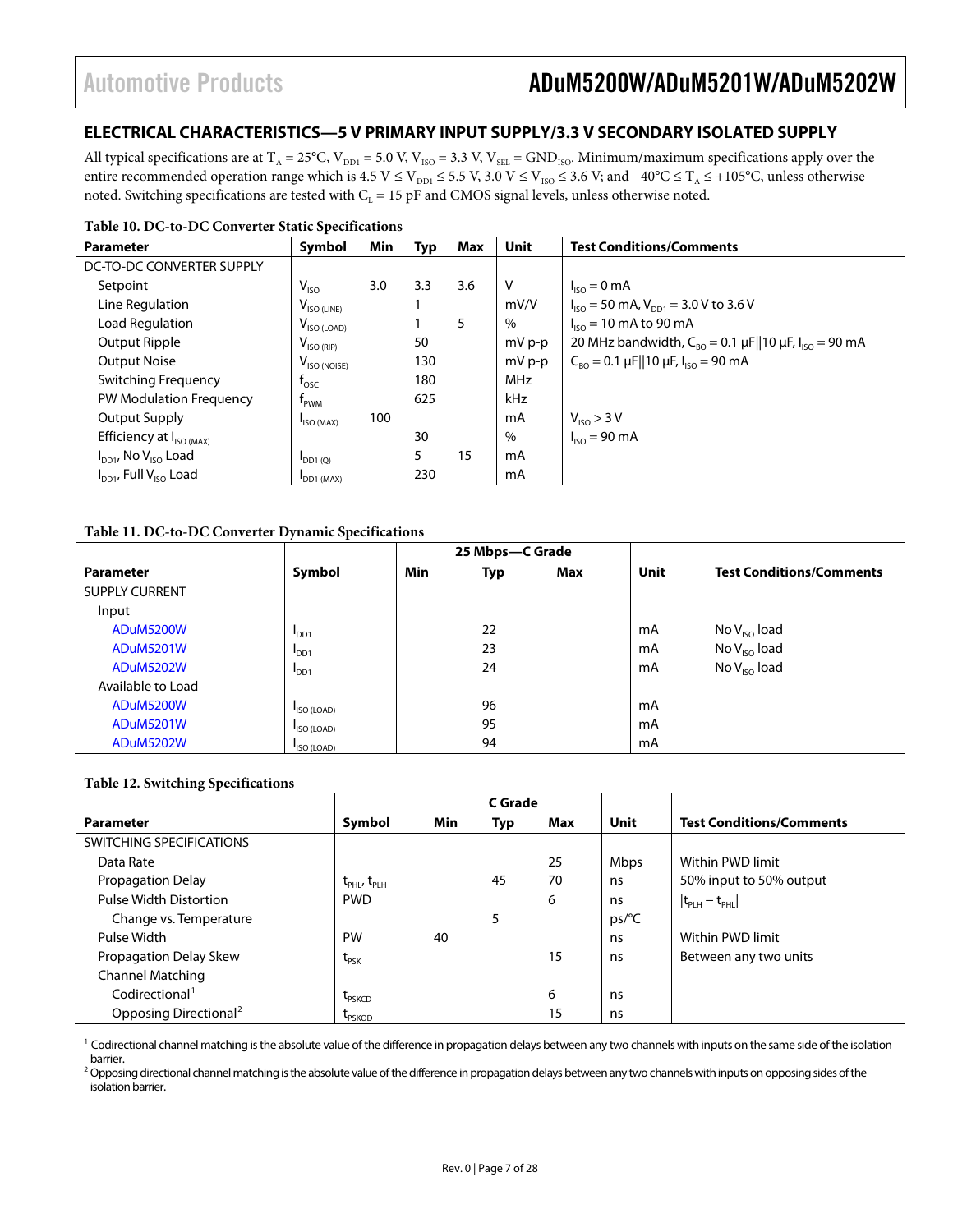| raoic 19. mpat and Output Characteristics      |                |                                              |                                       |                                |            |                                                                                       |
|------------------------------------------------|----------------|----------------------------------------------|---------------------------------------|--------------------------------|------------|---------------------------------------------------------------------------------------|
| <b>Parameter</b>                               | Symbol         | Min                                          | Typ                                   | <b>Max</b>                     | Unit       | <b>Test Conditions/Comments</b>                                                       |
| DC SPECIFICATIONS                              |                |                                              |                                       |                                |            |                                                                                       |
| Logic High Input Threshold                     | $V_{\text{H}}$ | 0.7 $V_{\text{ISO}}$ or 0.7 $V_{\text{DD1}}$ |                                       |                                | V          |                                                                                       |
| Logic Low Input Threshold                      | VIL            |                                              |                                       | 0.3 $V_{ISO}$ or 0.3 $V_{DD1}$ | $\vee$     |                                                                                       |
| Logic High Output Voltages                     | $V_{OH}$       | $V_{DD1}$ – 0.2, $V_{ISO}$ – 0.2             | $V_{DD1}$ or $V_{ISO}$                |                                | V          | $I_{Ox} = -20 \mu A$ , $V_{ix} = V_{ixH}$                                             |
|                                                |                | $V_{DD1}$ – 0.5 or<br>$V_{ISO} - 0.5$        | $V_{DD1} - 0.2$ or<br>$V_{ISO} - 0.2$ |                                | V          | $I_{0x} = -4$ mA, $V_{1x} = V_{1xH}$                                                  |
| Logic Low Output Voltages                      | $V_{OL}$       |                                              | 0.0                                   | 0.1                            | V          | $I_{0x} = 20 \mu A$ , $V_{1x} = V_{1x}$                                               |
|                                                |                |                                              | 0.0                                   | 0.4                            | V          | $I_{0x} = 4$ mA, $V_{1x} = V_{1x1}$                                                   |
| Undervoltage Lockout                           |                |                                              |                                       |                                |            | $V_{DD1}$ , $V_{DD1}$ , $V_{ISO}$ supplies                                            |
| Positive Going Threshold                       | $V_{UV+}$      |                                              | 2.7                                   |                                | V          |                                                                                       |
| Negative Going Threshold                       | $V_{UV}$       |                                              | 2.4                                   |                                | V          |                                                                                       |
| <b>Hysteresis</b>                              | $V_{UVH}$      |                                              | 0.3                                   |                                | V          |                                                                                       |
| Input Currents per Channel                     | ъ.             | $-20$                                        | $+0.01$                               | $+20$                          | μA         | $0 V \leq V_{1x} \leq V_{DDx}$                                                        |
| AC SPECIFICATIONS                              |                |                                              |                                       |                                |            |                                                                                       |
| Output Rise/Fall Time                          | $t_R/t_F$      |                                              | 2.5                                   |                                | ns         | 10% to 90%                                                                            |
| Common-Mode Transient<br>Immunity <sup>1</sup> | CM             | 25                                           | 35                                    |                                | $kV/\mu s$ | $V_{1x} = V_{DD1}$ or $V_{150}$ , $V_{CM} = 1000 V$ ,<br>transient magnitude = $800V$ |
| <b>Refresh Rate</b>                            | $f_r$          |                                              | 1.0                                   |                                | Mbps       |                                                                                       |

### <span id="page-7-0"></span>**Table 13. Input and Output Characteristics**

 $^1$  |CM| is the maximum common-mode voltage slew rate that can be sustained while maintaining V<sub>o</sub> > 0.7 × V<sub>DD1</sub> or 0.7 × V<sub>ISO</sub> for a high output or V<sub>o</sub> < 0.3 × V<sub>DD1</sub> or 0.3 ×  $\rm{V_{\rm{SO}}}$  for a low output. The common-mode voltage slew rates apply to both rising and falling common-mode voltage edges.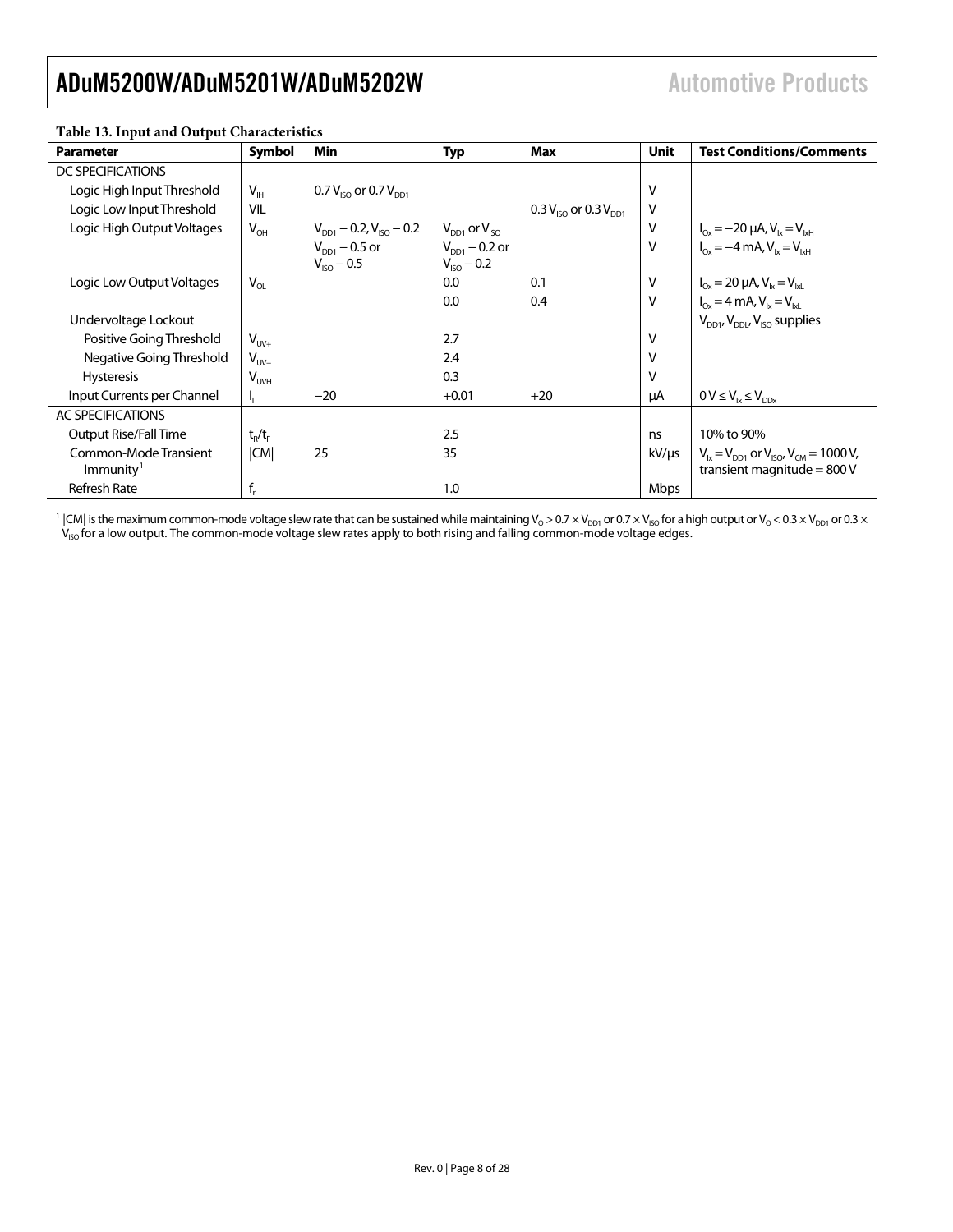### <span id="page-8-6"></span><span id="page-8-0"></span>**PACKAGE CHARACTERISTICS**

### <span id="page-8-7"></span><span id="page-8-3"></span>**Table 14. Thermal and Isolation Characteristics**

| <b>Parameter</b>                           | Symbol               | Min | Typ      | Max | <b>Unit</b> | <b>Test Conditions/Comments</b>                                                                                           |
|--------------------------------------------|----------------------|-----|----------|-----|-------------|---------------------------------------------------------------------------------------------------------------------------|
| RESISTANCE AND CAPACITANCE                 |                      |     |          |     |             |                                                                                                                           |
| Resistance (Input-to-Output) <sup>1</sup>  | $R_{I-O}$            |     | $10^{2}$ |     | Ω           |                                                                                                                           |
| Capacitance (Input-to-Output) <sup>1</sup> | $C_{1-0}$            |     | 2.2      |     | pF          | $f = 1$ MHz                                                                                                               |
| Input Capacitance <sup>2</sup>             | ╰                    |     | 4.0      |     | pF          |                                                                                                                           |
| IC Junction to Ambient Thermal Resistance  | $\theta_{JA}$        |     | 45       |     | °C/W        | Thermocouple located at the center of the package<br>underside; test conducted on a 4-layer board with<br>thin traces $3$ |
| THERMAL SHUTDOWN                           |                      |     |          |     |             |                                                                                                                           |
| Threshold                                  | $TS_{SD}$            |     | 150      |     | °C          | $T1$ rising                                                                                                               |
| <b>Hysteresis</b>                          | $TS_{SD\text{-HYS}}$ |     | 20       |     | °C          |                                                                                                                           |

<sup>1</sup> This device is considered a 2-terminal device; Pin 1 through Pin 8 are shorted together, and Pin 9 through Pin 16 are shorted together.

<sup>2</sup> Input capacitance is from any input data pin to ground.

<sup>3</sup> Refer to th[e Power Considerations](#page-21-1) section for thermal model definitions.

### <span id="page-8-1"></span>**REGULATORY INFORMATION**

Th[e ADuM5200W/](http://www.analog.com/ADuM5200)[ADuM5201W](http://www.analog.com/ADuM5201)[/ADuM5202W](http://www.analog.com/ADuM5202) are approved by the organizations listed i[n Table 15.](#page-8-4) Refer t[o Table 20](#page-10-2) and th[e Insulation](#page-23-0)  [Lifetime](#page-23-0) section for more information about the recommended maximum working voltages for specific cross-insulation waveforms and insulation levels.

### <span id="page-8-4"></span>**Table 15.**

<span id="page-8-5"></span>

| UL <sup>1</sup>                                                       | <b>CSA</b>                                                                                                                                                                                                                                                                | VDE <sup>2</sup>                                                                  |
|-----------------------------------------------------------------------|---------------------------------------------------------------------------------------------------------------------------------------------------------------------------------------------------------------------------------------------------------------------------|-----------------------------------------------------------------------------------|
| Recognized under 1577 component<br>recognition program <sup>1</sup> . | Approved under CSA Component<br>Acceptance Notice #5A.                                                                                                                                                                                                                    | Certified according to IEC 60747-5-2<br>(VDE 0884, Part 2):2003-01 <sup>2</sup> . |
| Single protection, 2500 V rms<br>isolation voltage.                   | Testing was conducted per CSA 60950-1-07<br>and IEC 60950-1 2 <sup>nd</sup> Ed. at 2.5 kV rated voltage.<br>Basic insulation at 600 V rms (848 V <sub>PFAK</sub> )<br>working voltage.<br>Reinforced insulation at 250 V rms (353 V <sub>PFAK</sub> )<br>working voltage. | Basic insulation, 560 $V_{\text{max}}$ .                                          |
| File E214100.                                                         | File 205078.                                                                                                                                                                                                                                                              | File 2471900-4880-0001.                                                           |

<sup>1</sup> In accordance with UL 1577, eac[h ADuM5200W/](http://www.analog.com/ADuM5200)[ADuM5201W/](http://www.analog.com/ADuM5201)[ADuM5202W](http://www.analog.com/ADuM5202) is proof tested by applying an insulation test voltage ≥ 3000 V rms for 1 second<br>(current leakage detection limit = 10 μA).

<sup>2</sup> In accordance with to IEC 60747-5-2 (VDE 0884 Part 2):2003-01, each ADuM520x is proof tested by applying an insulation test voltage ≥1590 V<sub>PEAK</sub> for 1 second (partial discharge detection limit = 5 pC). The \* marking branded on the component designates IEC 60747-5-2 (VDE 0884, Part 2):2003-01 approval.

### <span id="page-8-2"></span>**INSULATION AND SAFETY-RELATED SPECIFICATIONS**

### **Table 16. Critical Safety-Related Dimensions and Material Properties**

| <b>Parameter</b>                                 | Symbol     | <b>Value</b> | Unit  | Test Conditions/Comments                                                                                                                                   |
|--------------------------------------------------|------------|--------------|-------|------------------------------------------------------------------------------------------------------------------------------------------------------------|
| Rated Dielectric Insulation Voltage              |            | 2500         | V rms | 1-minute duration                                                                                                                                          |
| Minimum External Air Gap                         | L(101)     | 8.0          | mm    | Distance measured from input terminals to output<br>terminals; shortest distance through air along the<br>PCB mounting plane, as an aid to PC board layout |
| Minimum External Tracking (Creepage)             | L(102)     | 7.6          | mm    | Measured from input terminals to output terminals,<br>shortest distance path along body                                                                    |
| Minimum Internal Distance (Internal Clearance)   |            | $0.017$ min  | mm    | Distance through insulation                                                                                                                                |
| Tracking Resistance (Comparative Tracking Index) | <b>CTI</b> | >175         | ٧     | DIN IEC 112/VDE 0303, Part 1                                                                                                                               |
| <b>Isolation Group</b>                           |            | Illa         |       | Material group (DIN VDE 0110, 1/89, Table 1)                                                                                                               |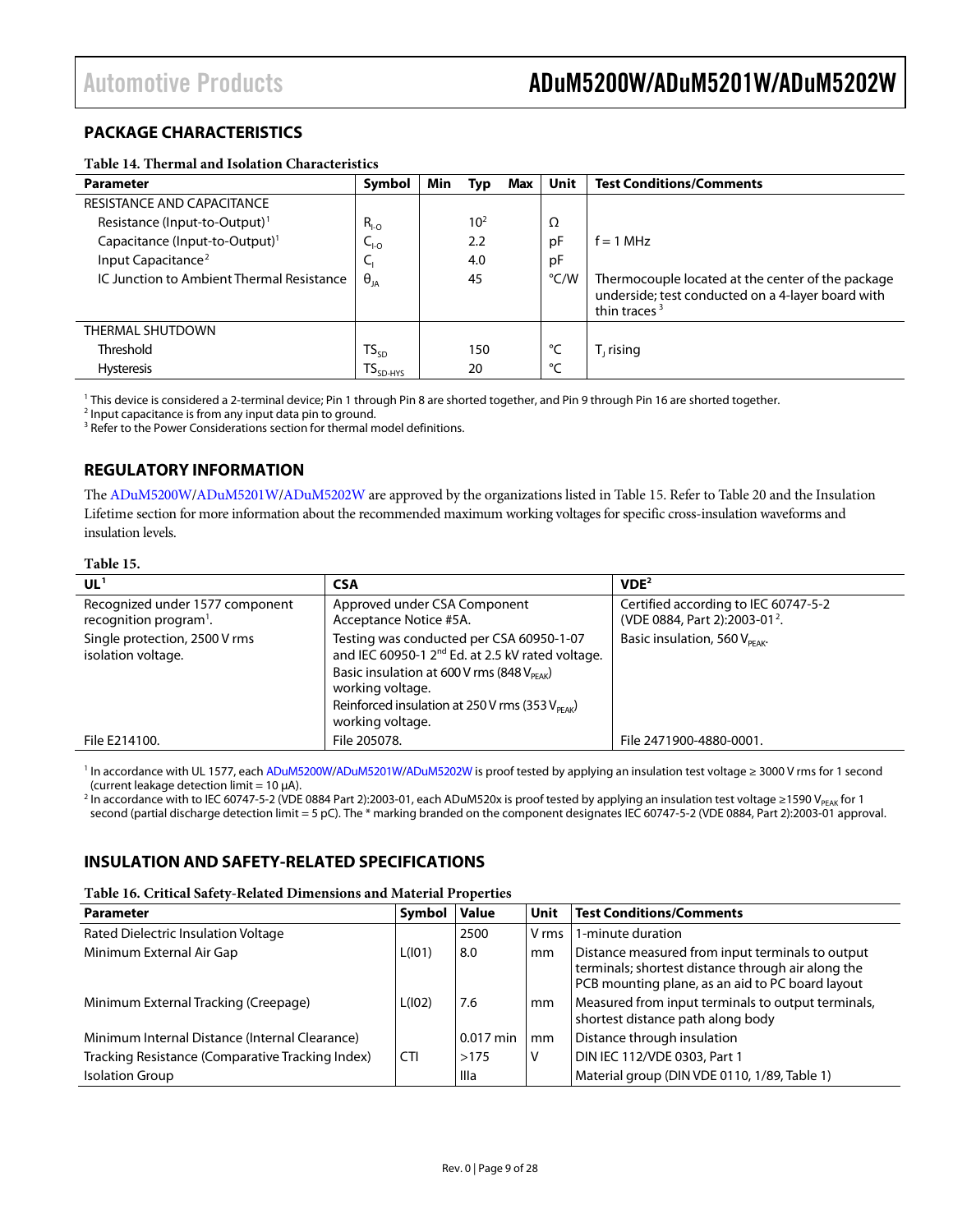### <span id="page-9-3"></span><span id="page-9-0"></span>**IEC 60747-5-2 (VDE 0884, PART 2):2003-01 INSULATION CHARACTERISTICS**

These isolators are suitable for reinforced electrical isolation only within the safety limit data. Maintenance of the safety data is ensured by the protective circuits. The asterisk (\*) marking branded on the components designates IEC 60747-5-2 (VDE 0884, Part 2):2003-1 approval.

### **Table 17. VDE Characteristics**

| <b>Description</b>                                          | <b>Test Conditions/Comments</b>                                                                                                                | Symbol            | Characteristic | Unit   |
|-------------------------------------------------------------|------------------------------------------------------------------------------------------------------------------------------------------------|-------------------|----------------|--------|
| Installation Classification per DIN VDE 0110                |                                                                                                                                                |                   |                |        |
| For Rated Mains Voltage $\leq 150$ V rms                    |                                                                                                                                                |                   | I to IV        |        |
| For Rated Mains Voltage $\leq$ 300 V rms                    |                                                                                                                                                |                   | I to III       |        |
| For Rated Mains Voltage $\leq 400$ V rms                    |                                                                                                                                                |                   | I to II        |        |
| <b>Climatic Classification</b>                              |                                                                                                                                                |                   | 40/105/21      |        |
| Pollution Degree per DIN VDE 0110, Table 1                  |                                                                                                                                                |                   | 2              |        |
| Maximum Working Insulation Voltage                          |                                                                                                                                                | $V_{\text{IORM}}$ | 560            | V peak |
| Input-to-Output Test Voltage, Method B1                     | $V_{\text{IORM}} \times 1.875 = V_{\text{pd}(m)}$ , 100% production test,<br>$t_{\text{ini}} = t_m = 1$ sec, partial discharge < 5 pC          | $V_{pd(m)}$       | 1050           | V peak |
| Input-to-Output Test Voltage, Method A                      | $V_{\text{IORM}} \times 1.5 = V_{\text{pd}(m)}$ , $t_{\text{ini}} = 60$ sec, $t_m = 10$ sec,<br>partial discharge $<$ 5 pC                     | $V_{pd(m)}$       |                |        |
| After Environmental Tests Subgroup 1                        |                                                                                                                                                |                   | 896            | V peak |
| After Input and/or Safety Test Subgroup 2<br>and Subgroup 3 | $V_{\text{IORM}} \times 1.2 = V_{\text{pd(m)}}, t_{\text{ini}} = 60 \text{ sec}, t_{\text{m}} = 10 \text{ sec},$<br>partial discharge $<$ 5 pC | $V_{pd(m)}$       | 672            | V peak |
| Highest Allowable Overvoltage                               |                                                                                                                                                | $V_{IOTM}$        | 4000           | V peak |
| Surge Isolation Voltage                                     | $V_{PFAK}$ = 10 kV, 1.2 µs rise time, 50 µs, 50% fall time                                                                                     | $V_{\text{IOSM}}$ | 4000           | V peak |
| Safety-Limiting Values                                      | Maximum value allowed in the event of a failure<br>(see Figure 5)                                                                              |                   |                |        |
| <b>Maximum Junction Temperature</b>                         |                                                                                                                                                | $T_S$             | 150            | °C     |
| Total Power Dissipation at 25°C                             |                                                                                                                                                | $P_S$             | 2.78           | W      |
| Insulation Resistance at T.                                 | $V_{10} = 500 V$                                                                                                                               | $R_{c}$           | $>10^{9}$      | Ω      |



*Figure 5. Thermal Derating Curve, Dependence of Safety Limiting Values on Case Temperature, per DIN EN 60747-5-2* 

### <span id="page-9-2"></span><span id="page-9-1"></span>**RECOMMENDED OPERATING CONDITIONS**

| abie |  |
|------|--|
|      |  |

| Parameter                          | Symbol    | Min   | Max    | Unit    |
|------------------------------------|-----------|-------|--------|---------|
| Operating Temperature <sup>1</sup> |           | $-40$ | $+105$ | $\circ$ |
| Supply Voltages <sup>2</sup>       |           |       |        |         |
| $V_{DD1}$ at $V_{SEL} = 0 V$       | $V_{DD1}$ | 3.0   | 5.5    |         |
| $V_{DD1}$ at $V_{SEL} = V_{ISO}$   | $V_{DD1}$ | 4.5   | 5.5    |         |

<sup>1</sup> Operation at 105°C requires reduction of the maximum load current as specified in [Table 19.](#page-10-3) <sup>2</sup> Each voltage is relative to its respective ground.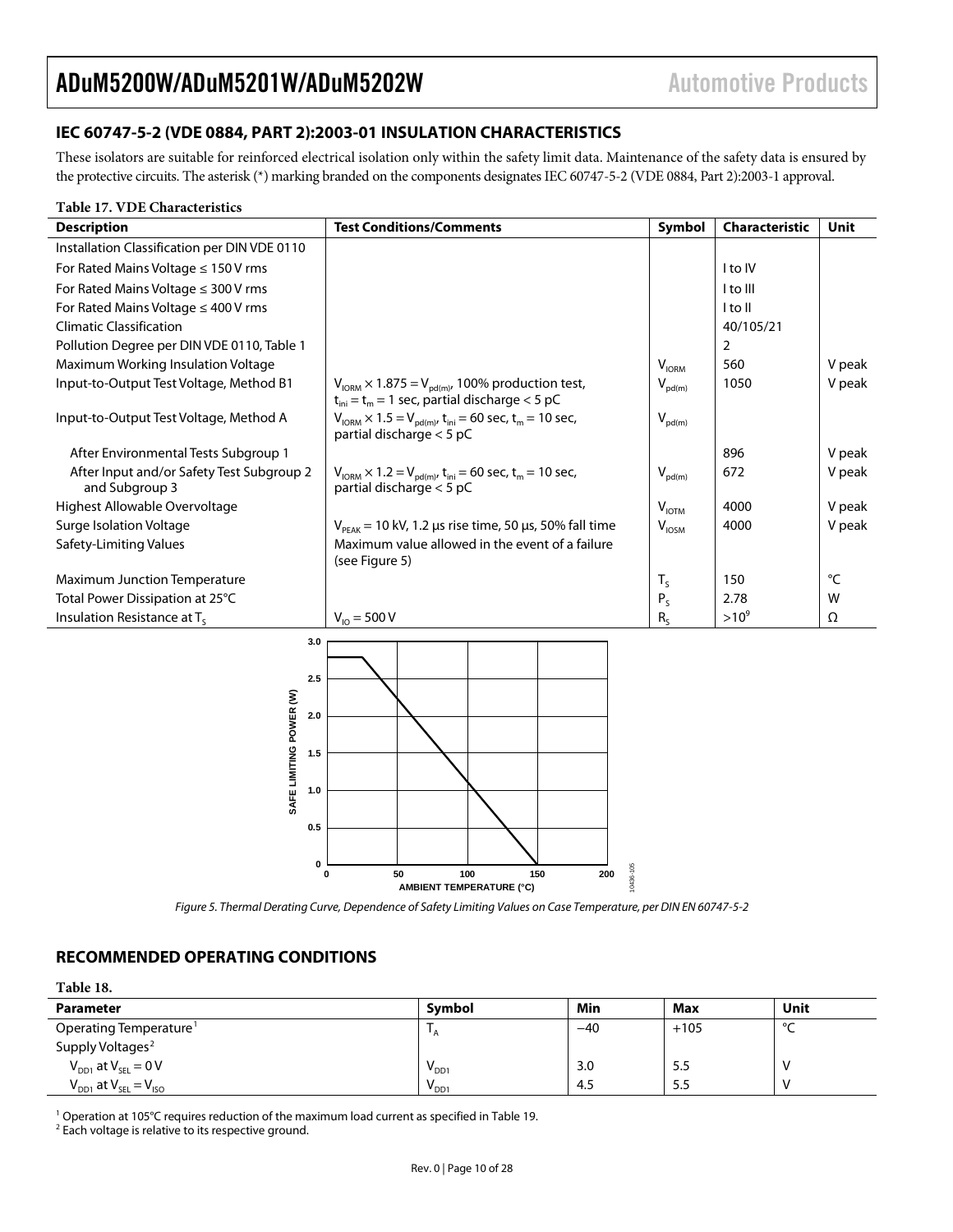## <span id="page-10-4"></span>Automotive Products ADuM5200W/ADuM5201W/ADuM5202W

## <span id="page-10-0"></span>ABSOLUTE MAXIMUM RATINGS

 $T_A = 25^{\circ}$ C, unless otherwise noted.

### <span id="page-10-3"></span>**Table 19.**

| <b>Parameter</b>                                                                                            | Rating                              |
|-------------------------------------------------------------------------------------------------------------|-------------------------------------|
| Storage Temperature Range $(T_{cr})$                                                                        | $-55^{\circ}$ C to $+150^{\circ}$ C |
| <b>Ambient Operating Temperature</b><br>Range $(T_A)$                                                       | $-40^{\circ}$ C to $+105^{\circ}$ C |
| Supply Voltages $(V_{DD1}, V_{ISO})^T$                                                                      | $-0.5$ V to $+7.0$ V                |
| Input Voltage $(V_{IA}, V_{IR}$ , RC <sub>IN</sub> , RC <sub>SEI</sub> , V <sub>SEI</sub> ) <sup>1, 2</sup> | $-0.5$ V to $V_{DDI}$ + 0.5 V       |
| Output Voltage $(V_{OA}, V_{OR})^{1/2}$                                                                     | $-0.5$ V to $V_{DDO}$ + 0.5 V       |
| Average Output Current per Pin <sup>3</sup>                                                                 | $-10$ mA to $+10$ mA                |
| Common-Mode Transients <sup>4</sup>                                                                         | $-100$ kV/us to $+100$ kV/us        |

<sup>1</sup> Each voltage is relative to its respective ground.

 $^2$  V<sub>DDI</sub> and V<sub>DDO</sub> refer to the supply voltages on the input and output sides of a given channel, respectively. See the PCB Layout section.

<sup>3</sup> Se[e Figure 5](#page-9-2) for maximum rated current values for various temperatures.

<sup>4</sup> Common-mode transients exceeding the absolute maximum slew rate may cause latch-up or permanent damage.

Stresses above those listed under Absolute Maximum Ratings may cause permanent damage to the device. This is a stress rating only; functional operation of the device at these or any other conditions above those indicated in the operational section of this specification is not implied. Exposure to absolute maximum rating conditions for extended periods may affect device reliability.

### <span id="page-10-1"></span>**ESD CAUTION**



ESD (electrostatic discharge) sensitive device. Charged devices and circuit boards can discharge without detection. Although this product features patented or proprietary protection circuitry, damage may occur on devices subjected to high energy ESD. Therefore, proper ESD precautions should be taken to avoid performance degradation or loss of functionality.

### <span id="page-10-2"></span>**Table 20. Maximum Continuous Working Voltage Supporting 50-Year Minimum Lifetime[1](#page-10-4)**

| <b>Parameter</b>              | Max | Unit                         | <b>Applicable Certification</b>       |
|-------------------------------|-----|------------------------------|---------------------------------------|
| AC Voltage, Bipolar Waveform  | 424 | $\mathsf{V}_{\mathsf{PEAK}}$ | All certifications, 50-year operation |
| AC Voltage, Unipolar Waveform |     |                              |                                       |
| <b>Basic Insulation</b>       | 600 | <b>V</b> <sub>PEAK</sub>     | Working voltage, 50-year operation    |
| Reinforced Insulation         | 353 | <b>V</b> <sub>PEAK</sub>     | Working voltage per IEC 60950-1       |
| DC Voltage                    |     |                              |                                       |
| <b>Basic Insulation</b>       | 600 | <b>V</b> <sub>PEAK</sub>     | Working voltage, 50-year operation    |
| Reinforced Insulation         | 353 | <b>V</b> <sub>PEAK</sub>     | Working voltage per IEC 60950-1       |

<sup>1</sup> Refers to the continuous voltage magnitude imposed across the isolation barrier. See th[e Insulation Lifetime](#page-23-0) section for more information.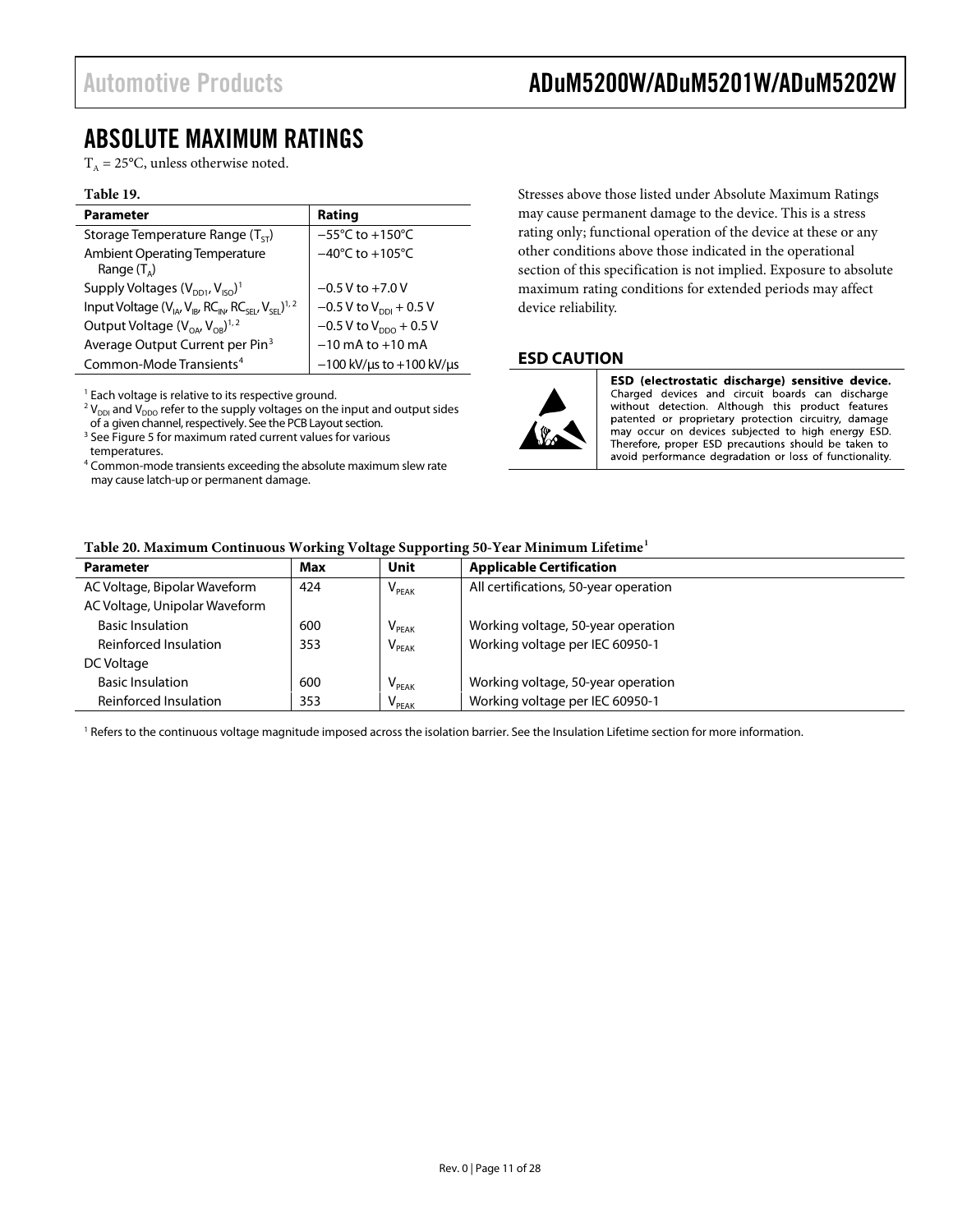## <span id="page-11-0"></span>PIN CONFIGURATIONS AND FUNCTION DESCRIPTIONS



**Table 21[. ADuM5200W](http://www.analog.com/ADuM5200) Pin Function Descriptions**

|       | <b>Pin No.   Mnemonic</b>   | <b>Description</b>                                                                                                                                                                                                                                                                                                                             |
|-------|-----------------------------|------------------------------------------------------------------------------------------------------------------------------------------------------------------------------------------------------------------------------------------------------------------------------------------------------------------------------------------------|
|       | $\mathsf{V}_{\mathsf{DD1}}$ | Primary Supply Voltage 3.0 V to 5.5 V.                                                                                                                                                                                                                                                                                                         |
| 2, 8  | GND,                        | Ground 1. Ground reference for the isolator primary side. Pin 2 and Pin 8 are internally connected to each other, and it is<br>recommended that both pins be connected to a common ground.                                                                                                                                                     |
| 3     | $\mathsf{V}_{\mathsf{IA}}$  | Logic Input A.                                                                                                                                                                                                                                                                                                                                 |
| 4     | $\mathsf{V}_{\mathsf{IB}}$  | Logic Input B.                                                                                                                                                                                                                                                                                                                                 |
| 5     | $RC_{IN}$                   | Regulation Control Input. This pin must be connected to the RC <sub>OUT</sub> pin of a master <i>iso</i> Power device or tied low. Note<br>that this pin must not be tied high if $RC_{\text{SE}}$ is low; this combination causes excessive voltage on the secondary side,<br>damaging the ADuM5200W and possibly the devices that it powers. |
| 6     | RC <sub>SEL</sub>           | Control Input. Determines self-regulation ( $RC_{\rm SF}$ high) mode or slave mode ( $RC_{\rm SF}$ low) allowing external regulation.<br>This pin is weakly pulled to the high state. In noisy environments, tie it either high or low.                                                                                                        |
| 7,12  | NC.                         | No Internal Connection.                                                                                                                                                                                                                                                                                                                        |
| 9, 15 | GND <sub>ISO</sub>          | Ground Reference for Isolator Side 2. Pin 9 and Pin 15 are internally connected to each other, and it is recommended that<br>both pins be connected to a common ground.                                                                                                                                                                        |
| 10    | $V_{E2}$                    | Data Enable Input. When high or no connect, the secondary outputs are active; when low, the outputs are in a<br>high-Z state.                                                                                                                                                                                                                  |
| 11    | $\mathsf{V}_{\mathsf{SEL}}$ | Output Voltage Selection. When V <sub>SFI</sub> = V <sub>ISO</sub> , the V <sub>ISO</sub> setpoint is 5.0 V. When V <sub>SFI</sub> = GND <sub>ISO</sub> , the V <sub>ISO</sub> setpoint is 3.3 V. In<br>slave regulation mode, this pin has no function.                                                                                       |
| 13    | $\mathsf{V}_{\mathsf{OB}}$  | Logic Output B.                                                                                                                                                                                                                                                                                                                                |
| 14    | $\mathsf{V}_{\mathsf{OA}}$  | Logic Output A.                                                                                                                                                                                                                                                                                                                                |
| 16    | $\mathsf{V}_{\mathsf{ISO}}$ | Secondary Supply Voltage. Output for secondary side isolated data channels and external loads.                                                                                                                                                                                                                                                 |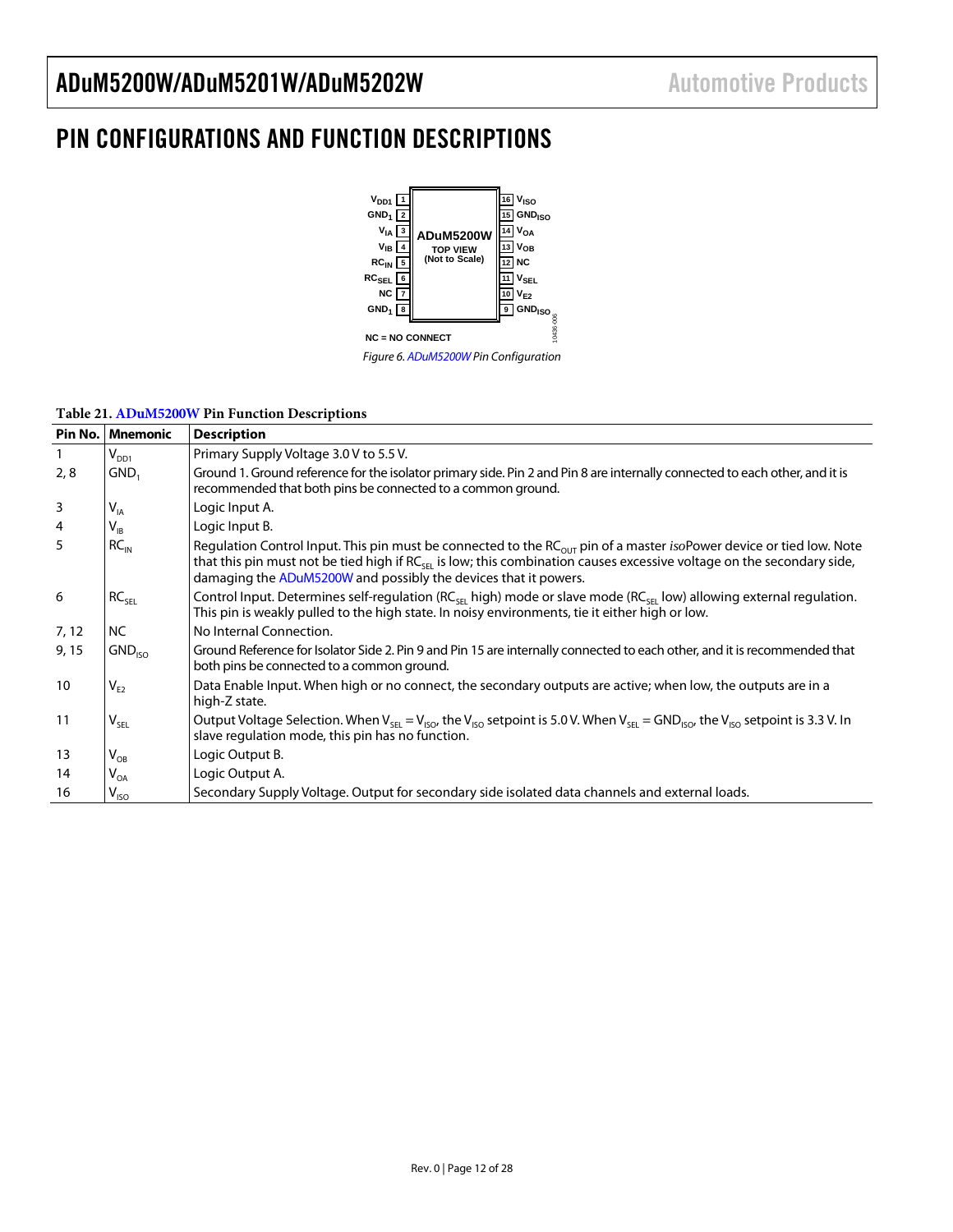## Automotive Products **ADuM5200W/ADuM5201W/ADuM5202W**



| Table 22. ADuM5201W Pin Function Descriptions |  |
|-----------------------------------------------|--|
|-----------------------------------------------|--|

| Pin No.        |                             | <b>Mnemonic Description</b>                                                                                                                                                                                                                                                                                                                     |
|----------------|-----------------------------|-------------------------------------------------------------------------------------------------------------------------------------------------------------------------------------------------------------------------------------------------------------------------------------------------------------------------------------------------|
| $\mathbf{1}$   | $V_{DD1}$                   | Primary Supply Voltage 3.0 V to 5.5 V.                                                                                                                                                                                                                                                                                                          |
| 2, 8           | GND,                        | Ground 1. Ground reference for isolator primary side. Pin 2 and Pin 8 are internally connected to each other, and it is<br>recommended that both pins be connected to a common ground.                                                                                                                                                          |
| 3              | $V_{IA}$                    | Logic Input A.                                                                                                                                                                                                                                                                                                                                  |
| $\overline{4}$ | $\mathsf{V}_{\mathsf{OB}}$  | Logic Output B.                                                                                                                                                                                                                                                                                                                                 |
| 5              | $RC_{IN}$                   | Regulation Control Input. This pin must be connected to the RC <sub>OUT</sub> pin of a master <i>iso</i> Power device or tied low. Note<br>that this pin must not be tied high if RC <sub>SFL</sub> is low; this combination causes excessive voltage on the secondary side,<br>damaging the ADuM5201W and possibly the devices that it powers. |
| 6              | RC <sub>SEL</sub>           | Control Input. Determines self-regulation mode (RC <sub>SEL</sub> high) or slave mode (RC <sub>SEL</sub> low) allowing external regulation.<br>This pin is weakly pulled to the high state. In noisy environments, tie it either high or low.                                                                                                   |
| $\overline{7}$ | $V_{F1}$                    | Data Enable Input. When high or no connect, the primary output is active; when low, the outputs are in a high-Z state.                                                                                                                                                                                                                          |
| 9,15           | GND <sub>ISO</sub>          | Ground Reference for Isolator Side 2. Pin 9 and Pin 15 are internally connected to each other, and it is recommended that<br>both pins be connected to a common ground.                                                                                                                                                                         |
| 10             | $V_{E2}$                    | Data Enable Input. When high or no connect, the secondary output is active; when low, the output is in a<br>high-Z state.                                                                                                                                                                                                                       |
| 11             | $\mathsf{V}_{\mathsf{SEL}}$ | Output Voltage Selection. When V <sub>SFI</sub> = V <sub>ISO</sub> , the V <sub>ISO</sub> setpoint is 5.0 V. When V <sub>SFI</sub> = GND <sub>ISO</sub> , the V <sub>ISO</sub> setpoint is 3.3 V. In<br>slave regulation mode, this pin has no function.                                                                                        |
| 12             | NC.                         | No Internal Connection.                                                                                                                                                                                                                                                                                                                         |
| 13             | $V_{IB}$                    | Logic Input B.                                                                                                                                                                                                                                                                                                                                  |
| 14             | $\mathsf{V}_{\mathsf{OA}}$  | Logic Output A.                                                                                                                                                                                                                                                                                                                                 |
| 16             | $\mathsf{V}_{\mathsf{ISO}}$ | Secondary Supply Voltage. Output for secondary side isolated data channels and external loads.                                                                                                                                                                                                                                                  |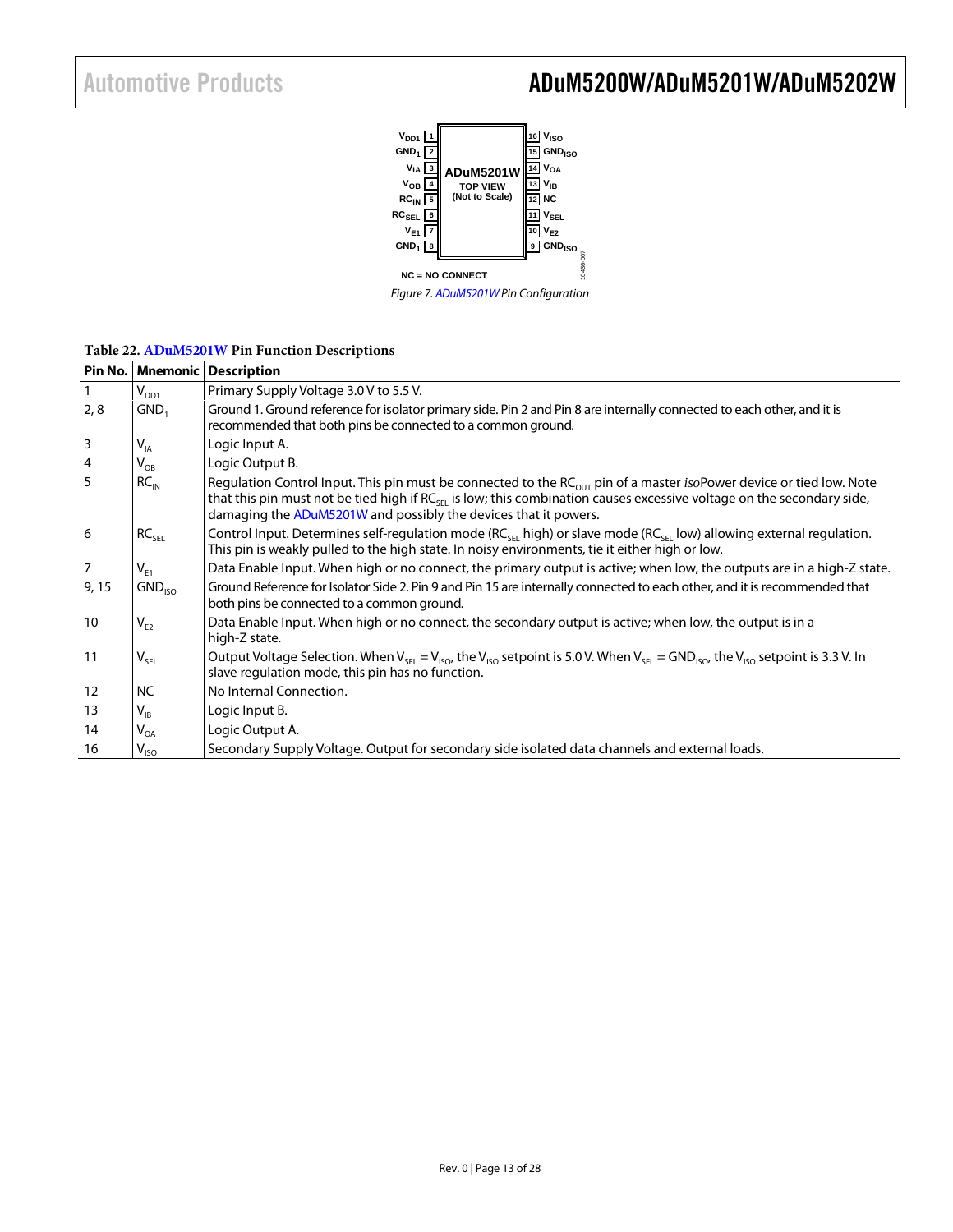

<span id="page-13-1"></span>**Table 23[. ADuM5202W](http://www.analog.com/ADuM5202) Pin Function Descriptions**

|                |                                                | Pin No.   Mnemonic   Description                                                                                                                                                                                                                                                                                                               |
|----------------|------------------------------------------------|------------------------------------------------------------------------------------------------------------------------------------------------------------------------------------------------------------------------------------------------------------------------------------------------------------------------------------------------|
|                | $\mathsf{V}_{\mathsf{DD1}}$                    | Primary Supply Voltage 3.0 V to 5.5 V.                                                                                                                                                                                                                                                                                                         |
| 2, 8           | GND,                                           | Ground 1. Ground reference for the isolator primary. Pin 2 and Pin 8 are internally connected to each other, and it is                                                                                                                                                                                                                         |
|                |                                                | recommended that both pins be connected to a common ground.                                                                                                                                                                                                                                                                                    |
| 3              | $\mathsf{V}_{\mathsf{OA}}$                     | Logic Output A.                                                                                                                                                                                                                                                                                                                                |
| $\overline{4}$ | $\mathsf{V}_{\mathsf{OB}}$                     | Logic Output B.                                                                                                                                                                                                                                                                                                                                |
| 5              | $RC_{IN}$                                      | Regulation Control Input. This pin must be connected to the RC <sub>OUT</sub> pin of a master <i>iso</i> Power device or tied low. Note<br>that this pin must not be tied high if $RC_{\text{cF}}$ is low; this combination causes excessive voltage on the secondary side,<br>damaging the ADuM5202W and possibly the devices that it powers. |
| 6              | RC <sub>SEL</sub>                              | Control Input. Determines self-regulation ( $RC_{\text{SFL}}$ high) mode or slave mode ( $RC_{\text{SFL}}$ low) allowing external regulation.<br>This pin is weakly pulled to the high state. In noisy environments, tie it either high or low.                                                                                                |
| 7              | $\mathsf{V}_{\scriptscriptstyle{\sf F1}}$      | Data Enable Input. When high or no connect, the primary output is active; when low, the output is in a high-Z state.                                                                                                                                                                                                                           |
| 9, 15          | GND <sub>ISO</sub>                             | Ground Reference for Isolator Side 2. Pin 9 and Pin 15 are internally connected to each other, and it is recommended that<br>both pins be connected to a common ground.                                                                                                                                                                        |
| 10, 12         | NC.                                            | No Internal Connection.                                                                                                                                                                                                                                                                                                                        |
| 11             | $\mathsf{V}_{\mathsf{SEL}}$                    | Output Voltage Selection. When V <sub>SEL</sub> = V <sub>ISO</sub> , the V <sub>ISO</sub> setpoint is 5.0 V. When V <sub>SEL</sub> = GND <sub>ISO</sub> , the V <sub>ISO</sub> setpoint is 3.3 V.                                                                                                                                              |
| 13             | $\mathsf{V}_{\scriptscriptstyle{\mathsf{IB}}}$ | Logic Input B.                                                                                                                                                                                                                                                                                                                                 |
| 14             | $\mathsf{V}_{\mathsf{IA}}$                     | Logic Input A.                                                                                                                                                                                                                                                                                                                                 |
| 16             | $V_{ISO}$                                      | Secondary Supply Voltage. Output for secondary side isolated data channels and external loads.                                                                                                                                                                                                                                                 |

### <span id="page-13-0"></span>**TRUTH TABLE**

<span id="page-13-2"></span>**Table 24. Power Section Truth Table (Positive Logic)[1](#page-13-1)**

| $RC_{\sf SEL}$ | $RC_{IN}$              | $V_{SEL}$ | $V_{DD1}$     |               |                                                                                  |
|----------------|------------------------|-----------|---------------|---------------|----------------------------------------------------------------------------------|
| Input          | Input                  | Input     | Input $(V)^2$ | $V_{ISO} (V)$ | <b>Operation</b>                                                                 |
| H              | х                      | н         | 5.0           | 5.0           | Self regulation mode, normal operation.                                          |
| H              | х                      |           | 5.0           | 3.3           | Self regulation mode, normal operation.                                          |
| H              | х                      |           | 3.3           | 3.3           | Self regulation mode, normal operation.                                          |
| H              | х                      | н         | 3.3           | 5.0           | This supply configuration is not recommended due to extremely poor efficiency.   |
|                | H                      | х         | X             | X             | Part runs at maximum open-loop voltage; therefore, damage can occur.             |
|                |                        | X         | X             | 0             | Power supply is disabled.                                                        |
|                | RC <sub>OUT(EXT)</sub> |           | Χ             | х             | Slave mode, $RC_{\text{OUT(EXT)}}$ supplied by a master <i>iso</i> Power device. |

<sup>1</sup> In this table, H refers to a high logic, L refers to a low logic, and X is don't care, or unknown.

 $^{2}$  V<sub>DD1</sub> must be common between all *iso*Power devices being regulated by a master *iso*Power part.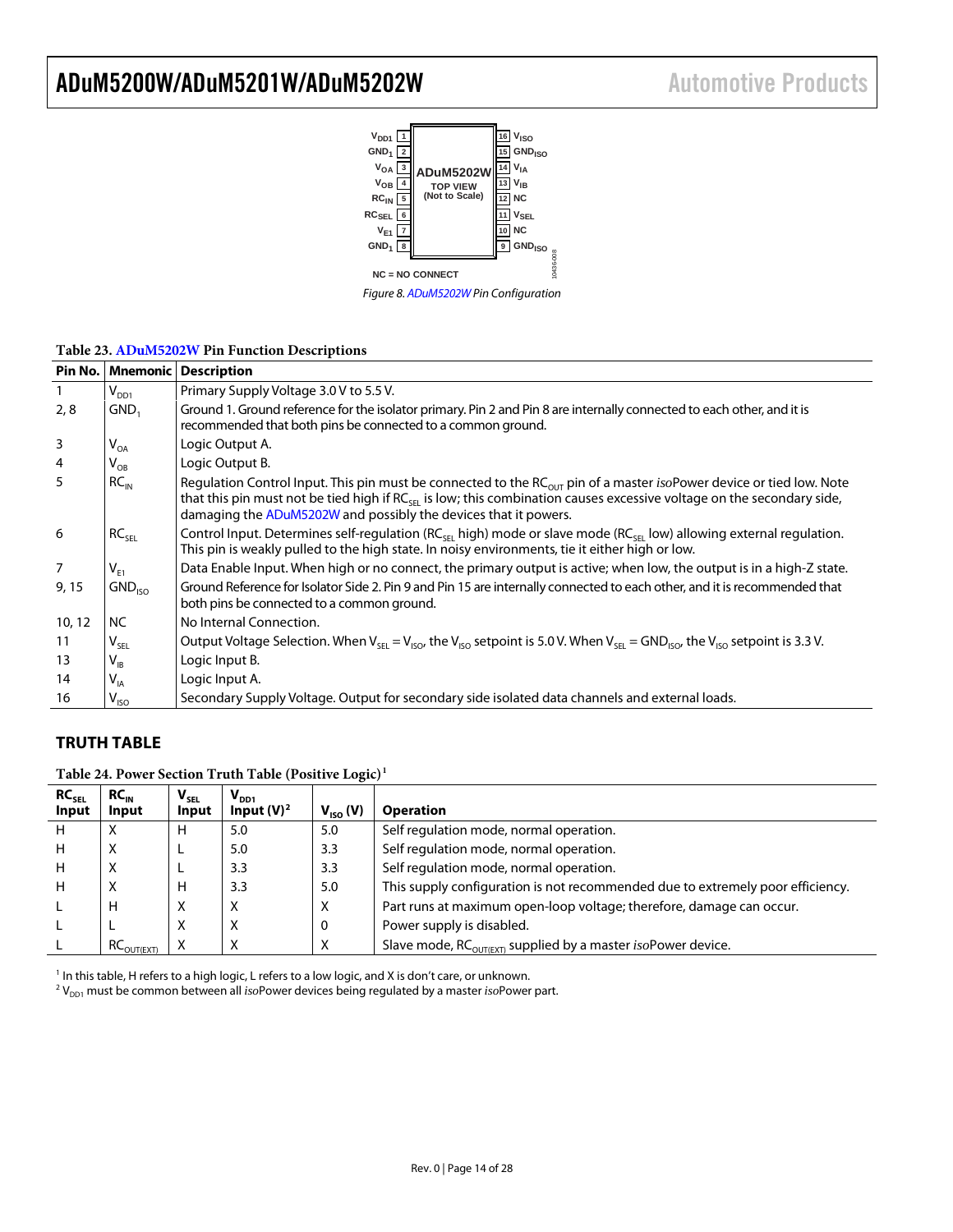## Automotive Products ADuM5200W/ADuM5201W/ADuM5202W

## <span id="page-14-0"></span>TYPICAL PERFORMANCE CHARACTERISTICS



<span id="page-14-2"></span>*Figure 9. Typical Power Supply Efficiency at 5 V/5 V, 5 V/3.3 V, and 3.3 V/3.3 V*



*Figure 10. Typical Total Power Dissipation vs. Isolated Output Supply Current in All Supported Power Configurations*



*Figure 11. Typical Isolated Output Supply Current vs. Input Current in All Supported Power Configurations*



<span id="page-14-1"></span>*Figure 12. Typical Short-Circuit Input Current and Power vs. V<sub>DD1</sub> Supply Voltage* 



*Figure 13. Typical V<sub>ISO</sub> Transient Load Response, 5 V Output, 10% to 90% Load Step* 



*Figure 14. Typical Transient Load Response, 3 V Output, 10% to 90% Load Step*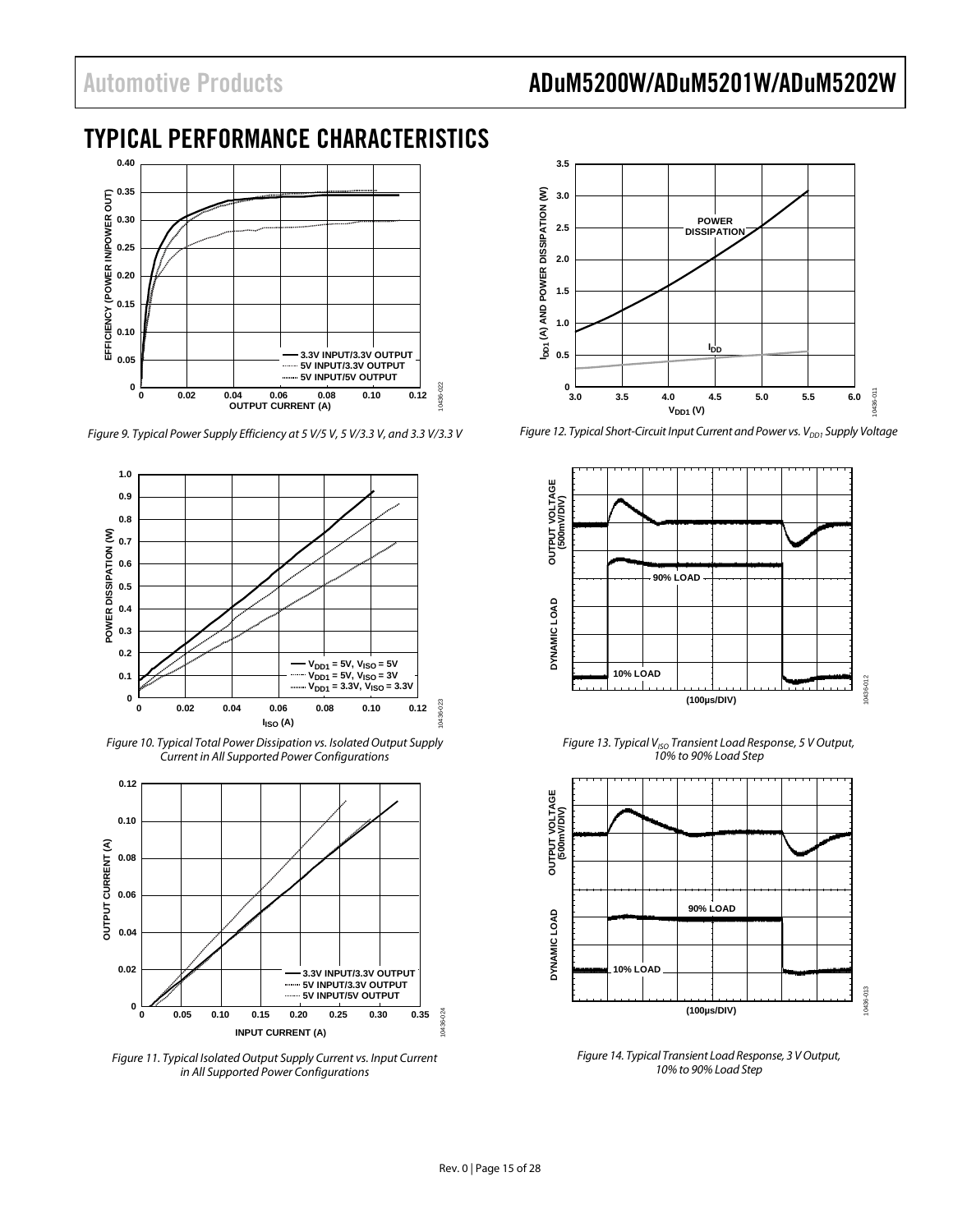### **25 BW = 20MHz 20** 7 5V OUTPUT RIPPLE (mV) **5V OUTPUT RIPPLE (mV) 15 10 5 0 –5** 10436-014 10436-014 **0 0.5 1.0 1.5 2.0 2.5 3.0 3.5 4.0 TIME (µs)**

*Figure 15. Typical*  $V_{ISO} = 5$  *V* Output Voltage Ripple at 90% Load



*Figure 16. Typical V<sub>ISO</sub>* = 3.3 V Output Voltage Ripple at 90% Load



<span id="page-15-0"></span>*Figure 17. Typical V<sub>ISO</sub>* = 5 V, Output Voltage Startup Transient at 10% and *90% Load*



<span id="page-15-1"></span>*Figure 18. Typical V<sub>ISO</sub>* = 3.3 V, Output Voltage Startup Transient at 10% and *90% Load*



*Figure 19. Typical ICHn Supply Current per Forward Data Channel (15 pF Output Load)*

<span id="page-15-2"></span>

<span id="page-15-3"></span>*Figure 20. Typical ICHn Supply Current per Reverse Data Channel (15 pF Output Load)*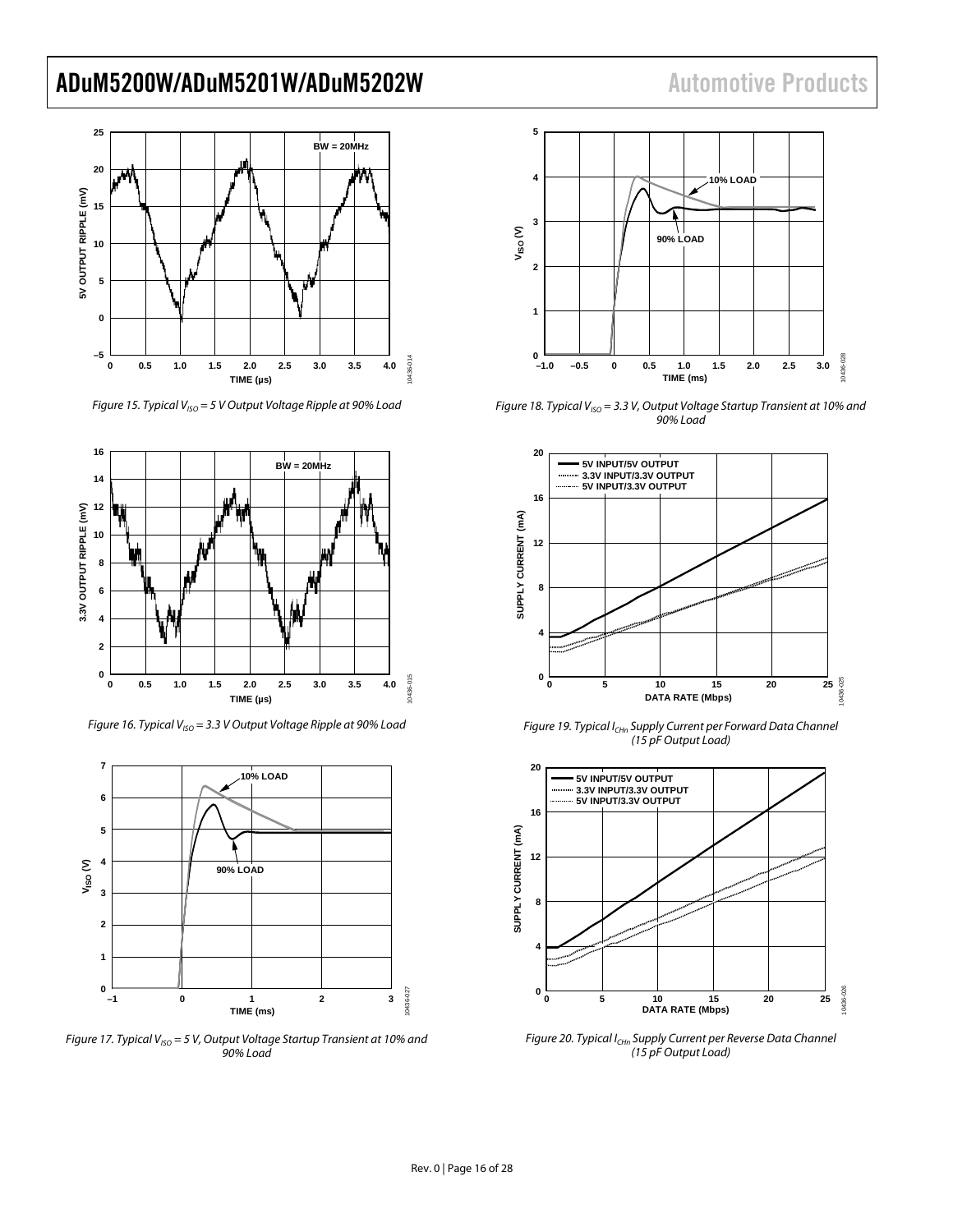

*Figure 21. Typical I<sub>ISO(D)</sub> Dynamic Supply Current per Input* 

## Automotive Products **ADuM5200W/ADuM5201W/ADuM5202W**



*Figure 22. Typical IISO(D) Dynamic Supply Current per Output (15 pF Output Load)*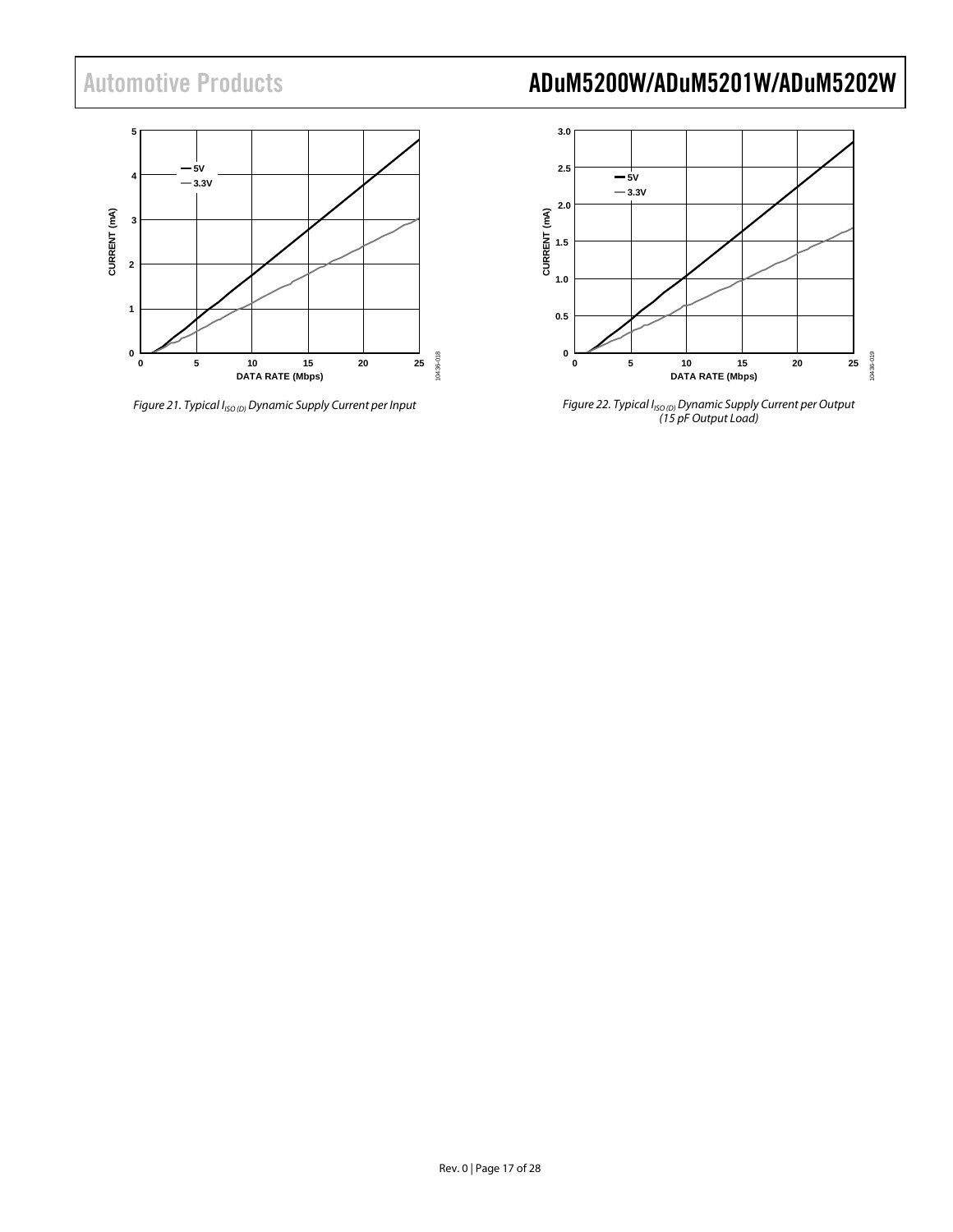## <span id="page-17-0"></span>**TERMINOLOGY**

### $\mathbf{I}_{\text{DD1 (Q)}}$

 $I_{DD1(0)}$  is the minimum operating current drawn at the  $V_{DD1}$  pin when there is no external load at  $V_{ISO}$  and the I/O pins are operating below 2 Mbps, requiring no additional dynamic supply current.  $I_{DD1(0)}$  reflects the minimum current operating condition.

### $\mathbf{I}_{\text{DD1 (D)}}$

 $I_{DD1 (D)}$  is the typical input supply current with all channels simultaneously driven at a maximum data rate of 25 Mbps with full capacitive load representing the maximum dynamic load conditions. Resistive loads on the outputs should be treated separately from the dynamic load.

### $\mathbf{I}_{\text{DD1 (MAX)}}$

 $I_{DD1 (MAX)}$  is the input current under full dynamic and  $V_{ISO}$  load conditions.

### $I_{SO (LOAD)}$

 $I_{\text{SO (LOAD)}}$  is the current available to the load.

### $t_{\text{PHL}}$  **Propagation Delay**

 $t<sub>PHL</sub>$  propagation delay is measured from the 50% level of the falling edge of the  $V_{1x}$  signal to the 50% level of the falling edge of the  $V_{\text{Ox}}$  signal.

### $t_{\text{PIH}}$  **Propagation Delay**

 $t_{PIH}$  propagation delay is measured from the 50% level of the rising edge of the  $V_{1x}$  signal to the 50% level of the rising edge of the  $V_{\text{Ox}}$  signal.

### **Propagation Delay Skew, t<sub>pSK</sub>**

 $t_{PSK}$  is the magnitude of the worst-case difference in  $t_{PHL}$  and/or  $t_{PLH}$ that is measured between units at the same operating temperature, supply voltages, and output load within the recommended operating conditions.

### Channel-to-Channel Matching, t<sub>PSKCD</sub>/t<sub>PSKOD</sub>

Channel-to-channel matching is the absolute value of the difference in propagation delays between the two channels when operated with identical loads.

### **Minimum Pulse Width**

The minimum pulse width is the shortest pulse width at which the specified pulse width distortion is guaranteed.

### **Maximum Data Rate**

The maximum data rate is the fastest data rate at which the specified pulse width distortion is guaranteed.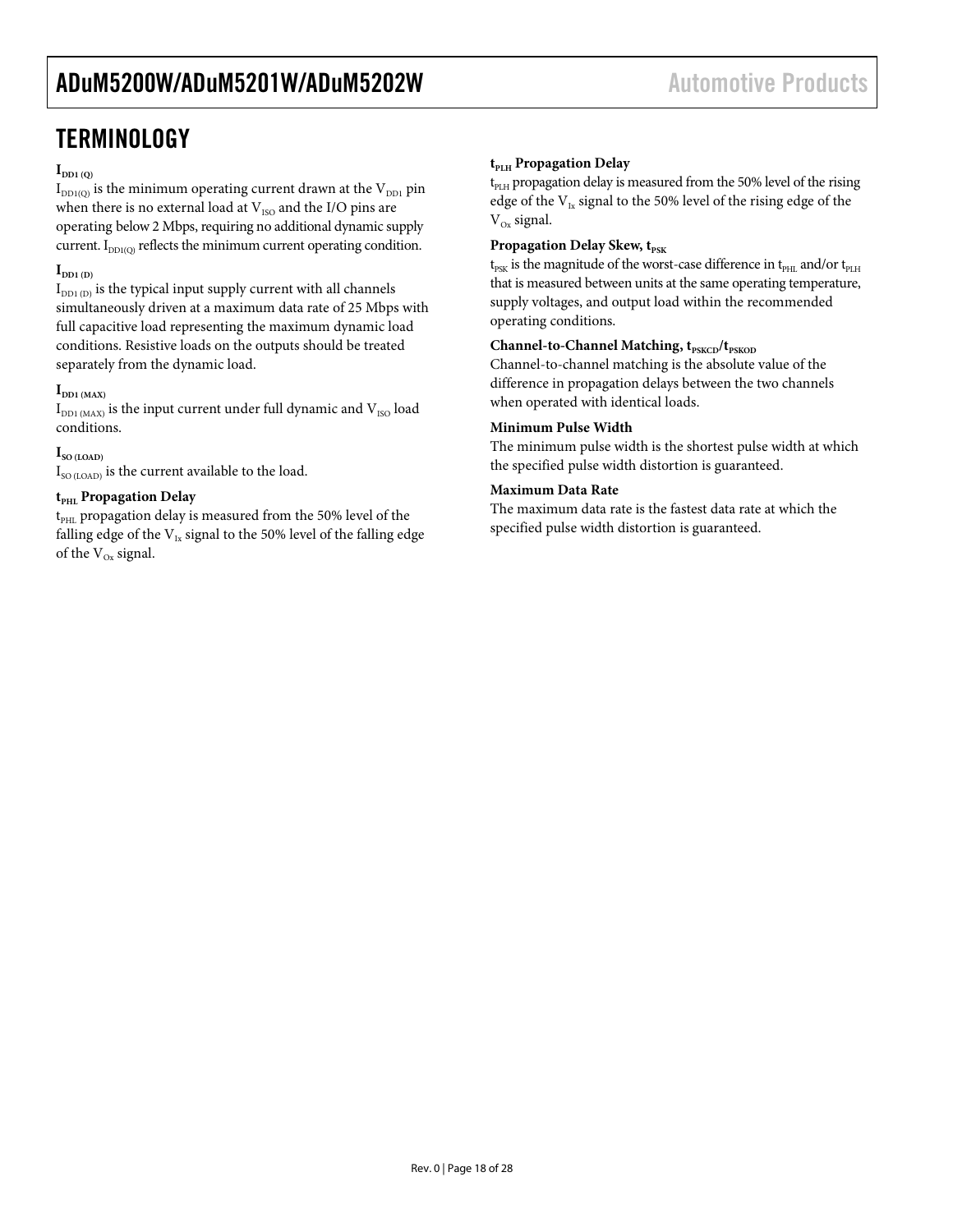## <span id="page-18-0"></span>APPLICATIONS INFORMATION

The dc-to-dc converter section of the [ADuM5200W/](http://www.analog.com/ADuM5200) [ADuM5201W](http://www.analog.com/ADuM5201)[/ADuM5202W](http://www.analog.com/ADuM5202) works on principles that are common to most switching power supplies. It has a secondary side controller architecture with isolated pulse-width modulation (PWM) feedback.  $V_{DD1}$  power is supplied to an oscillating circuit that switches current into a chip-scale air core transformer. Power transferred to the secondary side is rectified and regulated to either 3.3 V or 5 V. The secondary ( $V_{ISO}$ ) side controller regulates the output by creating a PWM control signal that is sent to the primary (V<sub>DD1</sub>) side by a dedicated *i*Coupler data channel. The PWM modulates the oscillator circuit to control the power being sent to the secondary side. Feedback allows for significantly higher power and efficiency.

The [ADuM5200W/](http://www.analog.com/ADuM5200)[ADuM5201W](http://www.analog.com/ADuM5201)[/ADuM5202W](http://www.analog.com/ADuM5202) implements undervoltage lockout (UVLO) with hysteresis on the  $V_{DD1}$  power input. This feature ensures that the converter does not enter oscillation due to noisy input power or slow power on ramp rates.

The [ADuM5200W/](http://www.analog.com/ADuM5200)[ADuM5201W](http://www.analog.com/ADuM5201)[/ADuM5202W](http://www.analog.com/ADuM5202) can accept an external regulation control signal  $(RC<sub>IN</sub>)$  that can be connected to other *iso*Power devices. This allows a single regulator to control multiple power modules without contention. When accepting control from a master power module, the  $V_{ISO}$  pins can be connected together adding their power. Because there is only one feedback control path, the supplies work together seamlessly. The [ADuM5200W/](http://www.analog.com/ADuM5200)[ADuM5201W](http://www.analog.com/ADuM5201)[/ADuM5202W](http://www.analog.com/ADuM5202) can only regulate themselves or accept regulation (slave device) from another device in this product line; they cannot provide a regulation signal to other devices.

### <span id="page-18-1"></span>**PCB LAYOUT**

The [ADuM5200W/](http://www.analog.com/ADuM5200)[ADuM5201W](http://www.analog.com/ADuM5201)[/ADuM5202W](http://www.analog.com/ADuM5202) digital isolators with 0.5 W *iso*Power, integrated dc-to-dc converter require no external interface circuitry for the logic interfaces. Power supply bypassing is required at the input and output supply pins (see [Figure 23\)](#page-18-2). Note that low ESR bypass capacitors are required between Pin 1 and Pin 2 and between Pin 15 and Pin 16, as close to the chip pads as possible.

The power supply section of the [ADuM5200W/](http://www.analog.com/ADuM5200)[ADuM5201W/](http://www.analog.com/ADuM5201) [ADuM5202W](http://www.analog.com/ADuM5202) uses a 180 MHz oscillator frequency to pass power efficiently through its chip-scale transformers. In addition, the normal operation of the data section of the *i*Coupler introduces switching transients on the power supply pins. Bypass capacitors are required for several operating frequencies. Noise suppression requires a low inductance, high frequency capacitor, whereas ripple suppression and proper regulation require a large value capacitor. These capacitors are most conveniently connected between Pin 1 and Pin 2 for  $V_{DD1}$  and between Pin 15 and Pin 16 for  $V_{ISO}$ .

To suppress noise and reduce ripple, a parallel combination of at least two capacitors is required. The recommended capacitor values are 0.1  $\mu$ F and 10  $\mu$ F for V<sub>DD1</sub>. The smaller capacitor must have a low ESR; for example, use of a ceramic capacitor is advised.

Note that the total lead length between the ends of the low ESR capacitor and the input power supply pin must not exceed 2 mm. Installing the bypass capacitor with traces more than 2 mm in length may result in data corruption. Consider bypassing between Pin 1 and Pin 8 and between Pin 9 and Pin 16 unless both common ground pins are connected together close to the package.



*Figure 23. Recommended PCB Layout*

<span id="page-18-2"></span>In applications involving high common-mode transients, ensure that board coupling across the isolation barrier is minimized. Furthermore, design the board layout such that any coupling that does occur affects all pins equally on a given component side. Failure to ensure this can cause voltage differentials between pins exceeding the absolute maximum ratings for the device (specified in [Table 19.\)](#page-10-3) thereby leading to latch-up and/or permanent damage.

The [ADuM5200W/](http://www.analog.com/ADuM5200)[ADuM5201W](http://www.analog.com/ADuM5201)[/ADuM5202W](http://www.analog.com/ADuM5202) is a power device that dissipates approximately 1 W of power when fully loaded and running at maximum speed. Because it is not possible to apply a heat sink to an isolation device, the device primarily depends on heat dissipation into the PCB through the GND pins. If the device is used at high ambient temperatures, provide a thermal path from the GND pins to the PCB ground plane. The board layout i[n Figure 23](#page-18-2) shows enlarged pads for Pin 2, Pin 8, Pin 9, and Pin 15. Multiple vias should be implemented from the pad to the ground plane to significantly reduce the temperature inside the chip. The dimensions of the expanded pads are at the discretion of the designer and depend on the available board space.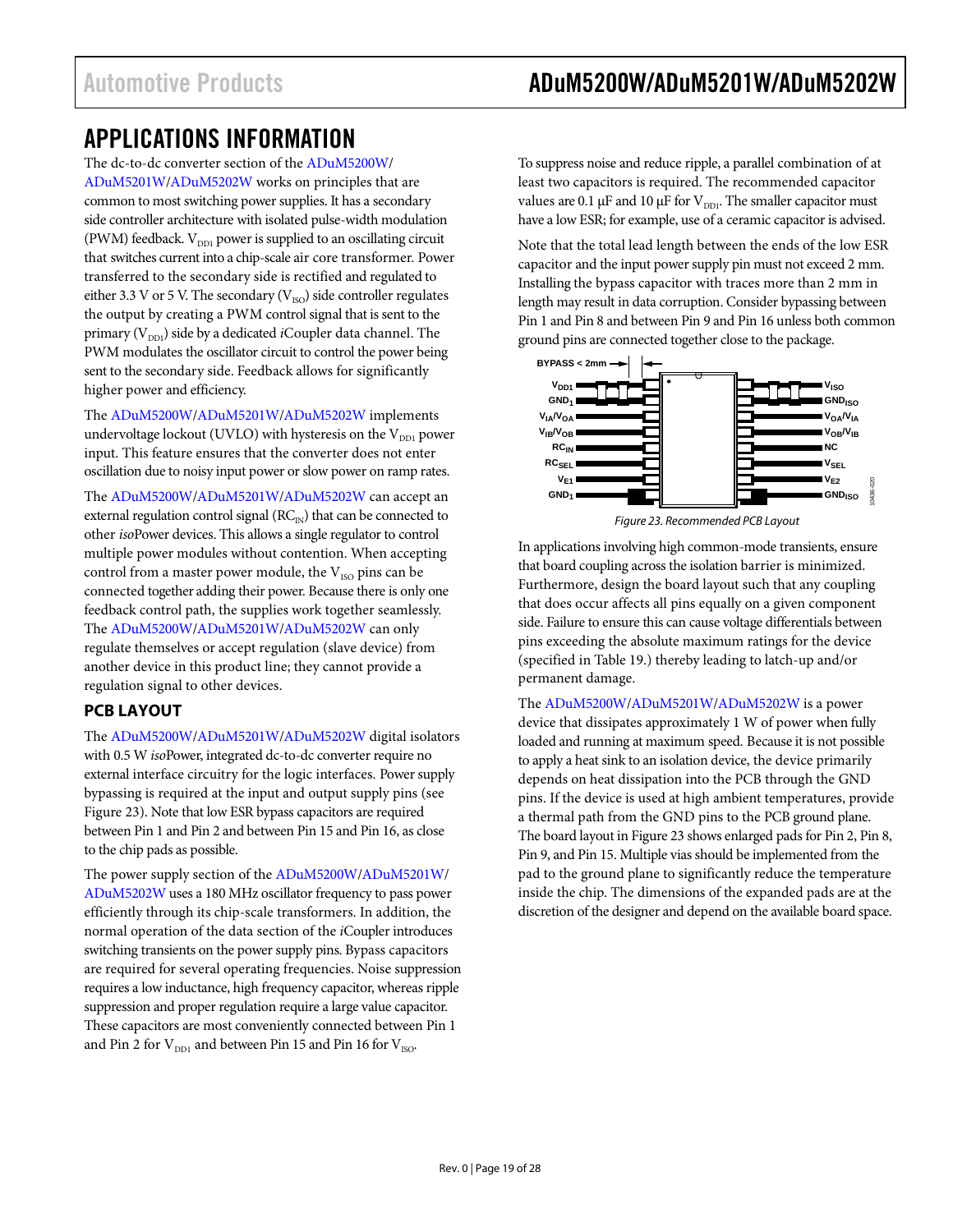### <span id="page-19-0"></span>**START-UP BEHAVIOR**

The [ADuM5200W/](http://www.analog.com/ADuM5200)[ADuM5201W](http://www.analog.com/ADuM5201)[/ADuM5202W](http://www.analog.com/ADuM5202) do not contain a soft start circuit. Take the startup current and voltage behavior into account when designing with this device.

When power is applied to  $\rm V_{\rm DDL}$ , the input switching circuit begins to operate and draw current when the UVLO minimum voltage is reached. The switching circuit drives the maximum available power to the output until it reaches the regulation voltage where PWM control begins. The amount of current and time this takes depends on the load and the  $V_{DD1}$  slew rate.

Fast slew-rates, in the 200 µs or smaller range, allow peak current draws up to 100 mA/V of  $V_{DD1}$ . The input voltage goes high faster than the output can turn on so the peak current is proportional to the maximum input voltage.

With a slow  $V_{\text{DD1}}$  slew rate (in the millisecond range), the input voltage is not changing quickly when  $\rm V_{\rm DD1}$  reaches the UVLO minimum voltage. The current surge is approximately 300 mA because  $\mathrm{V_{DD1}}$  is nearly constant at the 2.7 V UVLO voltage. The behavior during startup is similar to when the device load is a short circuit; these values are consistent with the short-circuit current shown in [Figure 12.](#page-14-1) 

When starting the device for  $V_{ISO} = 5$  V operation, do not limit the current available to the  $V_{DD1}$  power pin to less than 300 mA. Th[e ADuM5200W](http://www.analog.com/ADuM5200)[/ADuM5201W](http://www.analog.com/ADuM5201)[/ADuM5202W](http://www.analog.com/ADuM5202) devices may not be able to drive the output to the regulation point if a currentlimiting device clamps the  $V_{DD1}$  voltage during startup. As a result, th[e ADuM5200W/](http://www.analog.com/ADuM5200)[ADuM5201W](http://www.analog.com/ADuM5201)[/ADuM5202W](http://www.analog.com/ADuM5202) devices can draw large amounts of current at low voltage for extended periods of time.

The output voltage of th[e ADuM5200W](http://www.analog.com/ADuM5200)[/ADuM5201W/](http://www.analog.com/ADuM5201) [ADuM5202W](http://www.analog.com/ADuM5202) exhibits  $V_{ISO}$  overshoot during startup. If this could potentially damage components attached to  $\rm V_{ISO}$  then a voltage-limiting device, such as a Zener diode, can be used to clamp the voltage. Typical behavior is shown i[n Figure 17](#page-15-0) and [Figure 18.](#page-15-1) 

### <span id="page-19-1"></span>**EMI CONSIDERATIONS**

The dc-to-dc converter section of th[e ADuM5200W/](http://www.analog.com/ADuM5200) [ADuM5201W](http://www.analog.com/ADuM5201)[/ADuM5202W](http://www.analog.com/ADuM5202) devices must operate at 180 MHz to allow efficient power transfer through the small transformers. This creates high frequency currents that can propagate in circuit board ground and power planes, causing edge emissions and dipole radiation between the primary and secondary ground planes. Grounded enclosures are recommended for applications that use these devices. If grounded enclosures are not possible, follow good RF design practices in the layout of the PCB. See the [AN-0971 Application Note](http://www.analog.com/AN-0971) for board layout recommendations.

### <span id="page-19-2"></span>**PROPAGATION DELAY PARAMETERS**

Propagation delay is a parameter that describes the time it takes a logic signal to propagate through a component. The propagation delay to a logic low output may differ from the propagation delay to a logic high.





Pulse width distortion is the maximum difference between these two propagation delay values and is an indication of how accurately timing of the input signal is preserved.

Channel-to-channel matching refers to the maximum amount the propagation delay differs between channels within a single [ADuM5200W](http://www.analog.com/ADuM5200)[/ADuM5201W](http://www.analog.com/ADuM5201)[/ADuM5202W](http://www.analog.com/ADuM5202) component.

Propagation delay skew refers to the maximum amount the propagation delay differs between multiple [ADuM5200W/](http://www.analog.com/ADuM5200) [ADuM5201W](http://www.analog.com/ADuM5201)[/ADuM5202W](http://www.analog.com/ADuM5202) components operating under the same conditions.

### <span id="page-19-3"></span>**DC CORRECTNESS AND MAGNETIC FIELD IMMUNITY**

Positive and negative logic transitions at the isolator input cause narrow ( $\sim$ 1 ns) pulses to be sent to the decoder via the transformer. The decoder is bistable and is, therefore, either set or reset by the pulses, indicating input logic transitions. In the absence of logic transitions at the input for more than 1 µs, a periodic set of refresh pulses indicative of the correct input state are sent to ensure dc correctness at the output. If the decoder receives no internal pulses of more than about 5 µs, the input side is assumed to be unpowered or nonfunctional, in which case the isolator output is forced to a default state (see [Table 24\)](#page-13-2) by the watchdog timer circuit.

The limitation on the magnetic field immunity of the [ADuM5200W](http://www.analog.com/ADuM5200)[/ADuM5201W](http://www.analog.com/ADuM5201)[/ADuM5202W](http://www.analog.com/ADuM5202) is set by the condition in which induced voltage in the receiving coil of the transformer is sufficiently large to either falsely set or reset the decoder. The following analysis defines the conditions under which this may occur. The 3 V operating condition of th[e ADuM5200W/](http://www.analog.com/ADuM5200) [ADuM5201W](http://www.analog.com/ADuM5201)[/ADuM5202W](http://www.analog.com/ADuM5202) is examined because it represents the most susceptible mode of operation.

The pulses at the transformer output have an amplitude greater than 1.0 V. The decoder has a sensing threshold at about 0.5 V, thus establishing a 0.5 V margin in which induced voltages can be tolerated. The voltage induced across the receiving coil is given by

 $V = (-d\beta/dt) \sum \pi r_n^2$ ; *n* = 1, 2, ..., *N* 

where:

 $β$  is the magnetic flux density (gauss).

- *N* is the number of turns in the receiving coil.
- $r_n$  is the radius of the n<sup>th</sup> turn in the receiving coil (cm).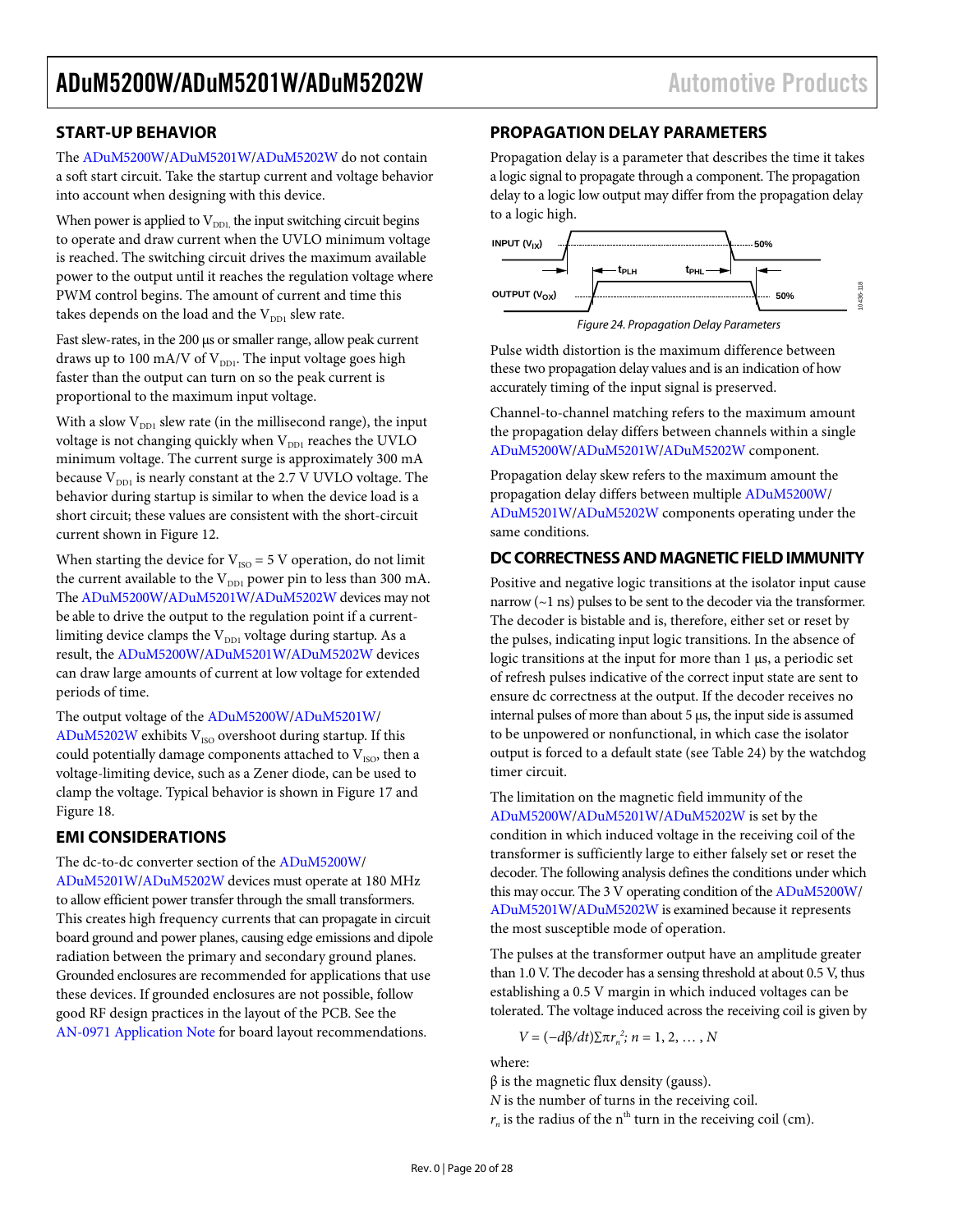Given the geometry of the receiving coil in the [ADuM5200W/](http://www.analog.com/ADuM5200) [ADuM5201W](http://www.analog.com/ADuM5201)[/ADuM5202W](http://www.analog.com/ADuM5202) and an imposed requirement that the induced voltage be, at most, 50% of the 0.5 V margin at the decoder, a maximum allowable magnetic field is calculated as shown in [Figure 25.](#page-20-1) 



*Figure 25. Maximum Allowable External Magnetic Flux Density*

<span id="page-20-1"></span>For example, at a magnetic field frequency of 1 MHz, the maximum allowable magnetic field of 0.2 kgauss induces a voltage of 0.25 V at the receiving coil. This is about 50% of the sensing threshold and does not cause a faulty output transition. Similarly, if such an event occurs during a transmitted pulse (and is of the worst-case polarity), it reduces the received pulse from >1.0 V to 0.75 V—still well above the 0.5 V sensing threshold of the decoder.

The preceding magnetic flux density values correspond to specific current magnitudes at given distances from th[e ADuM5200W/](http://www.analog.com/ADuM5200) [ADuM5201W](http://www.analog.com/ADuM5201)[/ADuM5202W](http://www.analog.com/ADuM5202) transformers. [Figure 26](#page-20-2) expresses these allowable current magnitudes as a function of frequency for selected distances. As shown, th[e ADuM5200W](http://www.analog.com/ADuM5200)[/ADuM5201W/](http://www.analog.com/ADuM5201) [ADuM5202W](http://www.analog.com/ADuM5202) are extremely immune and can be affected only by extremely large currents operated at high frequency very close to the component. For the 1 MHz example noted, a 0.5 kA current placed 5 mm away from the [ADuM5200W](http://www.analog.com/ADuM5200)[/ADuM5201W/](http://www.analog.com/ADuM5201) [ADuM5202W](http://www.analog.com/ADuM5202) is required to affect the operation of the component.

<span id="page-20-2"></span>

## Automotive Products **ADuM5200W/ADuM5201W/ADuM5202W**

Note that at combinations of strong magnetic field and high frequency, any loops formed by PCB traces can induce error voltages sufficiently large enough to trigger the thresholds of succeeding circuitry. Exercise care in the layout of such traces to avoid this possibility.

### <span id="page-20-0"></span>**POWER CONSUMPTION**

The  $V_{\text{DD1}}$  power supply input provides power to the *i*Coupler data channels as well as to the power converter. For this reason, the quiescent currents drawn by the data converter and the primary and secondary input/output channels cannot be determined separately. All of these quiescent power demands have been combined into the  $I_{DD1(Q)}$  current shown in [Figure 27.](#page-20-3) The total  $I<sub>DD1</sub>$  supply current is the sum of the quiescent operating current, dynamic current  $I_{DD1(D)}$  demanded by the I/O channels, and any external  $I_{ISO}$  load.



*Figure 27. Power Consumption Within th[e ADuM5200W/](http://www.analog.com/ADuM5200)  [ADuM5201W/](http://www.analog.com/ADuM5201)[ADuM5202W](http://www.analog.com/ADuM5202)*

<span id="page-20-3"></span>Both dynamic input and output current is consumed only when operating at channel speeds higher than the rate of f<sub>r</sub>. Because each channel has a dynamic current determined by its data rate, [Figure 19](#page-15-2) shows the current for a channel in the forward direction, which means that the input is on the primary side of the part. [Figure 20](#page-15-3) shows the current for a channel in the reverse direction, which means that the input is on the secondary side of the part. Both figures assume a typical 15 pF load. The following relationship allows the total  $I_{DD1}$  current to be calculated:

$$
I_{DD1} = (I_{ISO} \times V_{ISO})/(E \times V_{DD1}) + \sum I_{CHn} ; n = 1 \text{ to } 4
$$
 (1)

where :

 $I_{DD1}$  is the total supply input current.

*I<sub>CHn</sub>* is the current drawn by a single channel determined from [Figure 19](#page-15-2) or [Figure 20,](#page-15-3) depending on channel direction. *I<sub>ISO</sub>* is the current drawn by the secondary side external loads. *E* is the power supply efficiency at 100 mA load fro[m Figure 9](#page-14-2) at the  $V_{ISO}$  and  $V_{DD1}$  condition of interest.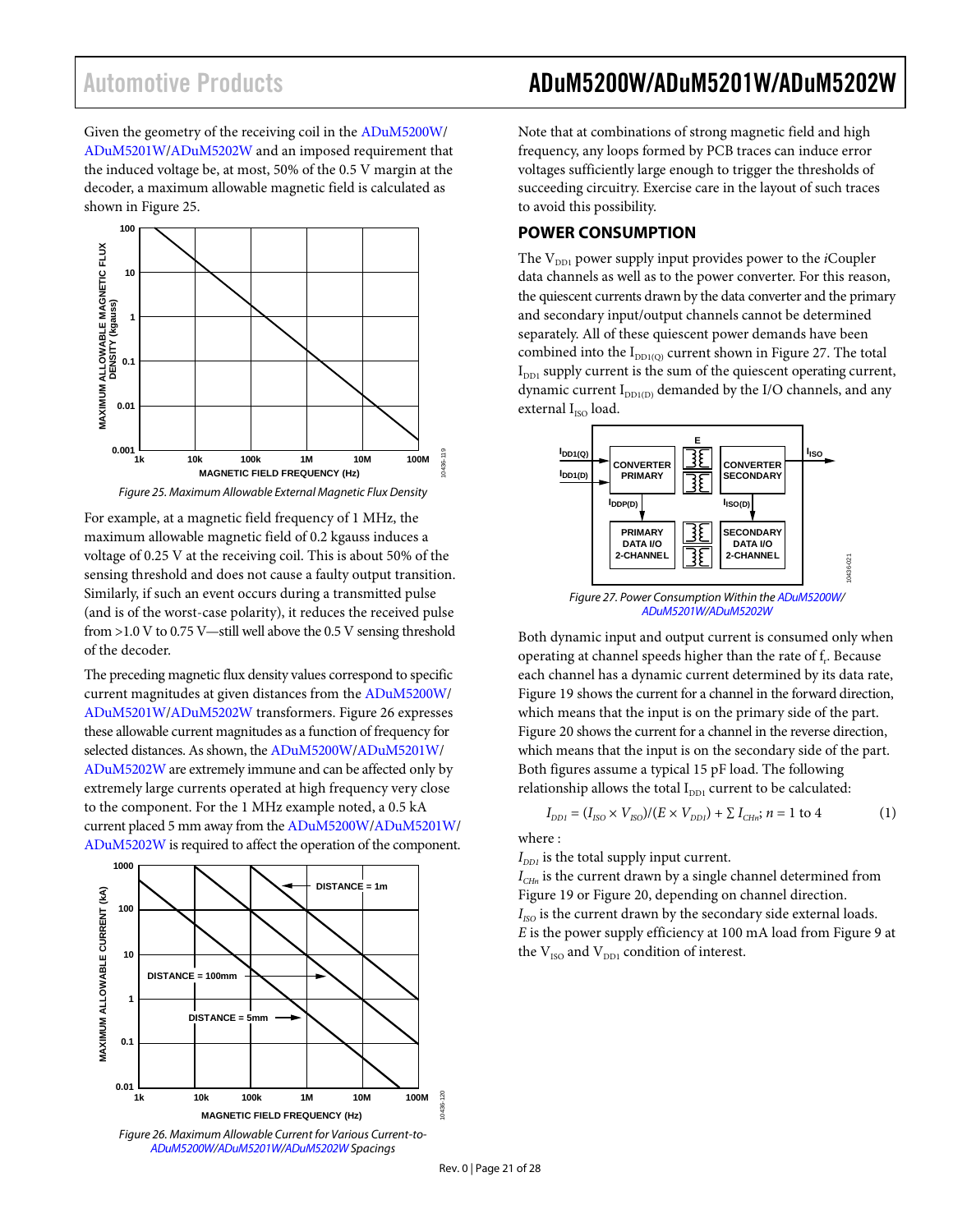Calculate the maximum external load by subtracting the dynamic output load from the maximum allowable load.

$$
I_{ISO (LOAD)} = I_{ISO (MAX)} - \sum I_{ISO(D)n}; n = 1 \text{ to } 4
$$
 (2)

where:

 $I_{ISO\ (LOAD)}$  is the current available to supply an external secondary side load.

 $I_{ISO\,(MAX)}$  is the maximum external secondary side load current available at  $V_{ISO}$ .

 $I_{ISO(D)n}$  is the dynamic load current drawn from  $V_{ISO}$  by an input or output channel, as shown i[n Figure 19](#page-15-2) and [Figure 20.](#page-15-3) Data is presented assuming a typical 15 pF load

The preceding analysis assumes a 15 pF capacitive load on each data output. If the capacitive load is larger than 15 pF, the additional current must be included in the analysis of  $I_{DD1}$  and  $I_{ISO (LOAD)}$ .

To determine  $I_{DD1}$  in Equation 1, additional primary side dynamic output current  $(I_{AOD})$  is added directly to  $I_{DD1}$ . Additional secondary side dynamic output current  $(I_{AOD})$  is added to  $I_{ISO}$  on a per channel basis.

To determine  $I_{ISO (LOAD)}$  in Equation 2, additional secondary side output current  $(I_{AOD})$  is subtracted from  $I_{ISO\,(MAX)}$  on a per channel basis.

For each output channel with  $C_L$  greater than 15 pF, the additional capacitive supply current is given by

 $I_{AOD} = 0.5 \times 10^{-3} \times (C_L - 15) \times V_{ISO} \times (2f - f_r)$  *f* > 0.5  $f_r$  (3)

where:

 $C_L$  is the output load capacitance (pF).

 $V_{ISO}$  is the output supply voltage (V).

*f* is the input logic signal frequency (MHz); it is half of the input data rate expressed in units of Mbps.

 $f_r$  is the input channel refresh rate (Mbps).

### <span id="page-21-0"></span>**CURRENT LIMIT AND THERMAL OVERLOAD PROTECTION**

The [ADuM5200W/](http://www.analog.com/ADuM5200)[ADuM5201W](http://www.analog.com/ADuM5201)[/ADuM5202W](http://www.analog.com/ADuM5202) are protected against damage due to excessive power dissipation by thermal overload protection circuits. Thermal overload protection limits the junction temperature to a maximum of 150°C (typical). Under extreme conditions (that is, high ambient temperature and power dissipation), when the junction temperature starts to rise above 150°C, the PWM is turned off, reducing the output current to zero. When the junction temperature drops below 130°C (typical), the PWM turns on again, restoring the output current to its nominal value.

Consider the case where a hard short from  $V_{ISO}$  to ground occurs. At first, th[e ADuM5200W](http://www.analog.com/ADuM5200)[/ADuM5201W](http://www.analog.com/ADuM5201)[/ADuM5202W](http://www.analog.com/ADuM5202) reach their maximum current, which is proportional to the voltage applied at  $V_{DD1}$ . Power dissipates on the primary side of the converter (see [Figure 12\)](#page-14-1). If self-heating of the junction becomes great enough to cause its temperature to rise above 150°C, thermal shutdown activates, turning off the PWM, and reducing the output current to zero. As the junction temperature cools and drops below 130°C, the PWM turns on, and power dissipates

again on the primary side of the converter, causing the junction temperature to rise to 150°C again. This thermal oscillation between 130°C and 150°C causes the part to cycle on and off as long as the short remains at the output.

Thermal limit protections are intended to protect the device against accidental overload conditions. For reliable operation, externally limit device power dissipation to prevent junction temperatures from exceeding 130°C.

### <span id="page-21-1"></span>**POWER CONSIDERATIONS**

The [ADuM5200W/](http://www.analog.com/ADuM5200)[ADuM5201W](http://www.analog.com/ADuM5201)[/ADuM5202W](http://www.analog.com/ADuM5202) power input, data input channels on the primary side and data input channels on the secondary side are all protected from premature operation by UVLO circuitry. Below the minimum operating voltage, the power converter holds its oscillator inactive and all input channel drivers and refresh circuits are idle. Outputs remain in a high impedance state to prevent transmission of undefined states during power-up and power-down operations.

During application of power to  $V_{DD1}$ , the primary side circuitry is held idle until the UVLO preset voltage is reached. At that time, the data channels initialize to their default low output state until they receive data pulses from the secondary side.

When the primary side is above the UVLO threshold, the data input channels sample their inputs and begin sending encoded pulses to the inactive secondary output channels. The outputs on the primary side remain in their default low state because no data comes from the secondary side inputs until secondary power is established. The primary side oscillator also begins to operate, transferring power to the secondary power circuits. The secondary  $V<sub>ISO</sub>$  voltage is below its UVLO limit at this point; the regulation control signal from the secondary is not being generated. The primary side power oscillator is allowed to free run in this circumstance, supplying the maximum amount of power to the secondary, until the secondary voltage rises to its regulation setpoint. This creates a large inrush current transient at  $V_{DD1}$ . When the regulation point is reached, the regulation control circuit produces the regulation control signal that modulates the oscillator on the primary side. The  $V_{DD1}$  current is reduced and is then proportional to the load current. The inrush current is less than the short-circuit current shown in [Figure 12.](#page-14-1) The duration of the inrush depends on the  $V_{ISO}$  loading conditions and the current available at the  $\rm V_{DD1}$  pin.

As the secondary side converter begins to accept power from the primary, the  $V_{ISO}$  voltage starts to rise. When the secondary side UVLO is reached, the secondary side outputs are initialized to their default low state until data is received from the corresponding primary side input. It can take up to 1 µs after the secondary side is initialized for the state of the output to correlate with the primary side input.

Secondary side inputs sample their state and transmit it to the primary side. Outputs are valid about 1 µs after the secondary side becomes active.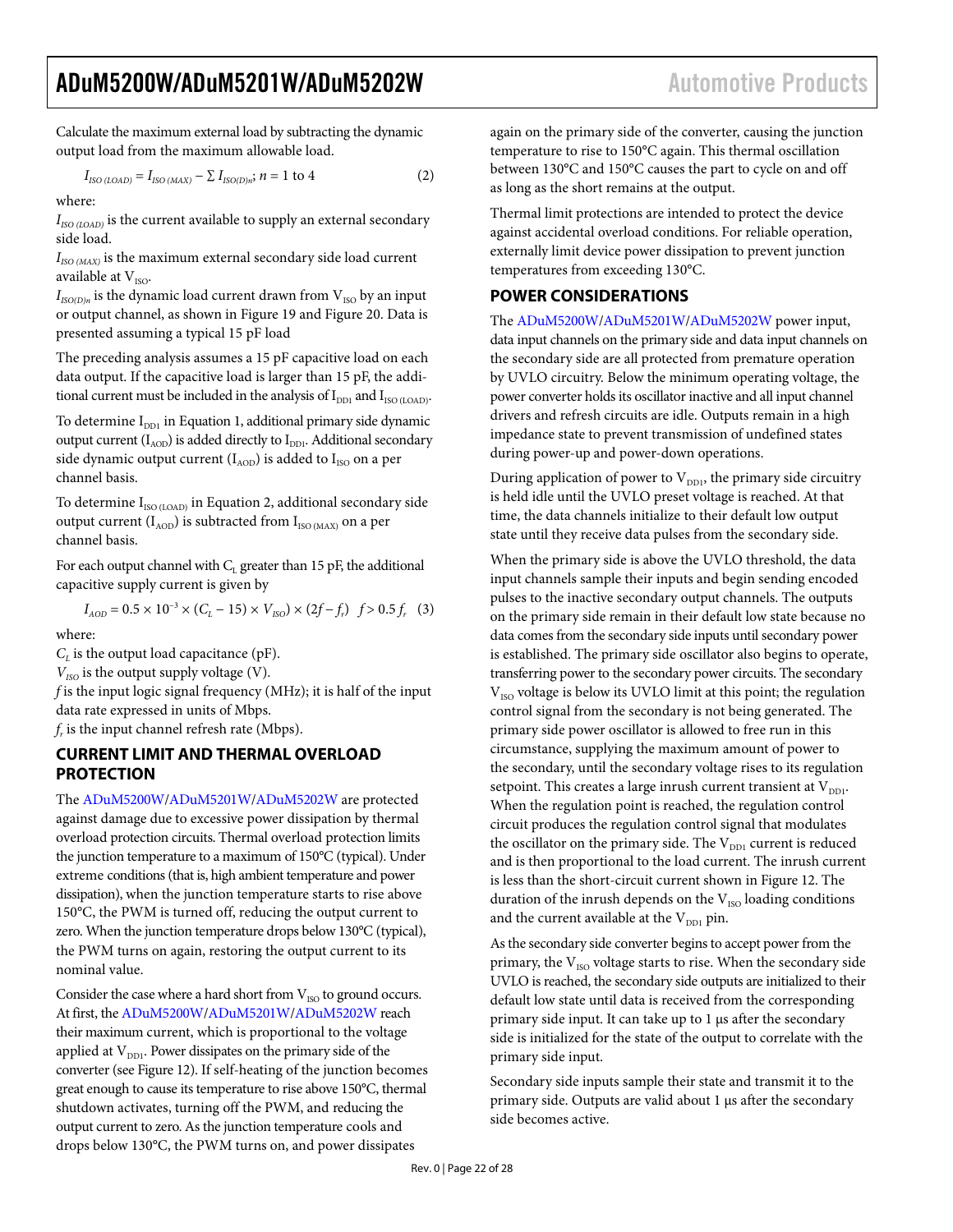Because the rate of charge of the secondary side power supply is dependent on loading conditions and the input voltage level and the output voltage level selected, take care with the design to allow the converter sufficient time to stabilize before valid data is required.

When power is removed from  $V_{DD1}$ , the primary side converter and coupler shut down when the UVLO level is reached. The secondary side stops receiving power and starts to discharge. The outputs on the secondary side hold the last state that they received from the primary side. Either the UVLO level is reached and the outputs are placed in their high impedance state, or the outputs detect a lack of activity from the primary side inputs and the outputs are set to their default low value before the secondary power reaches UVLO.

### <span id="page-22-0"></span>**THERMAL ANALYSIS**

Th[e ADuM5200W](http://www.analog.com/ADuM5200)[/ADuM5201W](http://www.analog.com/ADuM5201)[/ADuM5202W](http://www.analog.com/ADuM5202) consist of four internal die, attached to a split lead frame with two die attach paddles. For the purposes of thermal analysis, it is treated as a thermal unit with the highest junction temperature reflected in the  $θ<sub>1A</sub>$  from [Table 14.](#page-8-7) The value of  $θ<sub>1A</sub>$  is based on measurements taken with the part mounted on a JEDEC standard 4-layer board with fine width traces and still air. Under normal operating conditions, th[e ADuM5200W](http://www.analog.com/ADuM5200)[/ADuM5201W/](http://www.analog.com/ADuM5201)[ADuM5202W](http://www.analog.com/ADuM5202) operate at full load across the full temperature range without derating the output current. However, following the recommendations in the [PCB Layout](#page-18-1) section decreases the thermal resistance to the PCB allowing increased thermal margin at high ambient temperatures.

### <span id="page-22-1"></span>**INCREASING AVAILABLE POWER**

The [ADuM5200W/](http://www.analog.com/ADuM5200W)[ADuM5201W/](http://www.analog.com/ADuM5201W)[ADuM5202W](http://www.analog.com/ADuM5202W) are designed with the capability of running in combination with other compatible *iso*Power devices. The RC<sub>IN</sub> and RC<sub>SEL</sub> pins allow the [ADuM5200W](http://www.analog.com/ADuM5200)[/ADuM5201W](http://www.analog.com/ADuM5201)[/ADuM5202W](http://www.analog.com/ADuM5202) to receive a PWM signal from another device through the  $RC_{IN}$  pin and act as a

## Automotive Products **ADuM5200W/ADuM5201W/ADuM5202W**

slave to that control signal. The RC<sub>SEL</sub> pin chooses whether the part acts as a stand-alone self-regulated device or a slave device. When th[e ADuM5200W](http://www.analog.com/ADuM5200)[/ADuM5201W/](http://www.analog.com/ADuM5201)[ADuM5202W](http://www.analog.com/ADuM5202) act as a slave, their power is regulated by a PWM signal coming from a master device. This allows multiple *iso*Power parts to be combined in parallel while sharing the load equally. When th[e ADuM5200W/](http://www.analog.com/ADuM5200) [ADuM5201W](http://www.analog.com/ADuM5201)[/ADuM5202W](http://www.analog.com/ADuM5202) are configured as standalone units, they generate their own PWM feedback signal to regulate themselves.

Th[e ADuM5000](http://www.analog.com/ADuM5000) can act as a master or a slave device, the [ADuM5401,](http://www.analog.com/ADuM5401) [ADuM5402,](http://www.analog.com/ADuM5402) [ADuM5403,](http://www.analog.com/ADuM5403) an[d ADuM5404](http://www.analog.com/ADuM5404) can only be master/ standalone, and the [ADuM520x](http://www.analog.com/ADuM5200) can only be a slave/standalone device. This means that th[e ADuM5000,](http://www.analog.com/ADuM5000)  [ADuM520x,](http://www.analog.com/ADuM5200) and ADuM5401 to ADuM5404 can only be used in certain master/ slave combinations as listed in [Table 25.](#page-22-2) 

### <span id="page-22-2"></span>**Table 25. Allowed Combinations of** *iso***Power Parts**

|                                  | Slave            |           |                                  |  |  |  |  |
|----------------------------------|------------------|-----------|----------------------------------|--|--|--|--|
| Master                           | <b>ADuM5000W</b> | ADuM520xW | ADuM5401W to<br><b>ADuM5404W</b> |  |  |  |  |
| <b>ADuM5000</b>                  | Yes              | Yes       | No                               |  |  |  |  |
| ADuM520xW                        | No               | No        | No                               |  |  |  |  |
| ADuM5401W to<br><b>ADuM5404W</b> | Yes              | Yes       | No                               |  |  |  |  |

The allowed combinations of master and slave configured parts listed i[n Table 25](#page-22-2) is sufficient to make any combination of power and channel count.

[Table 26](#page-22-3) illustrates how *iso*Power devices can provide many combinations of data channel count and multiples of the single unit power.

|                     | <b>Number of Data Channels</b> |                                                  |                               |                               |  |  |  |  |
|---------------------|--------------------------------|--------------------------------------------------|-------------------------------|-------------------------------|--|--|--|--|
| <b>Power Units</b>  | 0                              |                                                  |                               |                               |  |  |  |  |
| <b>1-Unit Power</b> | ADuM5000 master                | ADuM520xW master                                 | ADuM5401W to ADuM5404W master | ADuM5401W to ADuM5404W master |  |  |  |  |
|                     |                                |                                                  |                               | ADuM120xW                     |  |  |  |  |
| <b>2-Unit Power</b> | ADuM5000 master                | ADuM5000 master                                  | ADuM5401W to ADuM5404W master | ADuM5401W to ADuM5404W master |  |  |  |  |
|                     | ADuM5000 slave                 | ADuM520xW slave                                  | ADuM520xW slave               | ADuM520xW slave               |  |  |  |  |
| <b>3-Unit Power</b> | ADuM5000 master                | ADuM5401W to ADuM5404W master<br>ADuM5000 master |                               | ADuM5401W to ADuM5404W master |  |  |  |  |
|                     | ADuM5000 slave                 | ADuM5000 slave                                   | ADuM5000 slave                | ADuM520xW slave               |  |  |  |  |
|                     | ADuM5000 slave                 | ADuM520xW slave                                  | ADuM5000 slave                | ADuM5000 slave                |  |  |  |  |

### <span id="page-22-3"></span>**Table 26. Configurations for Power and Data Channels**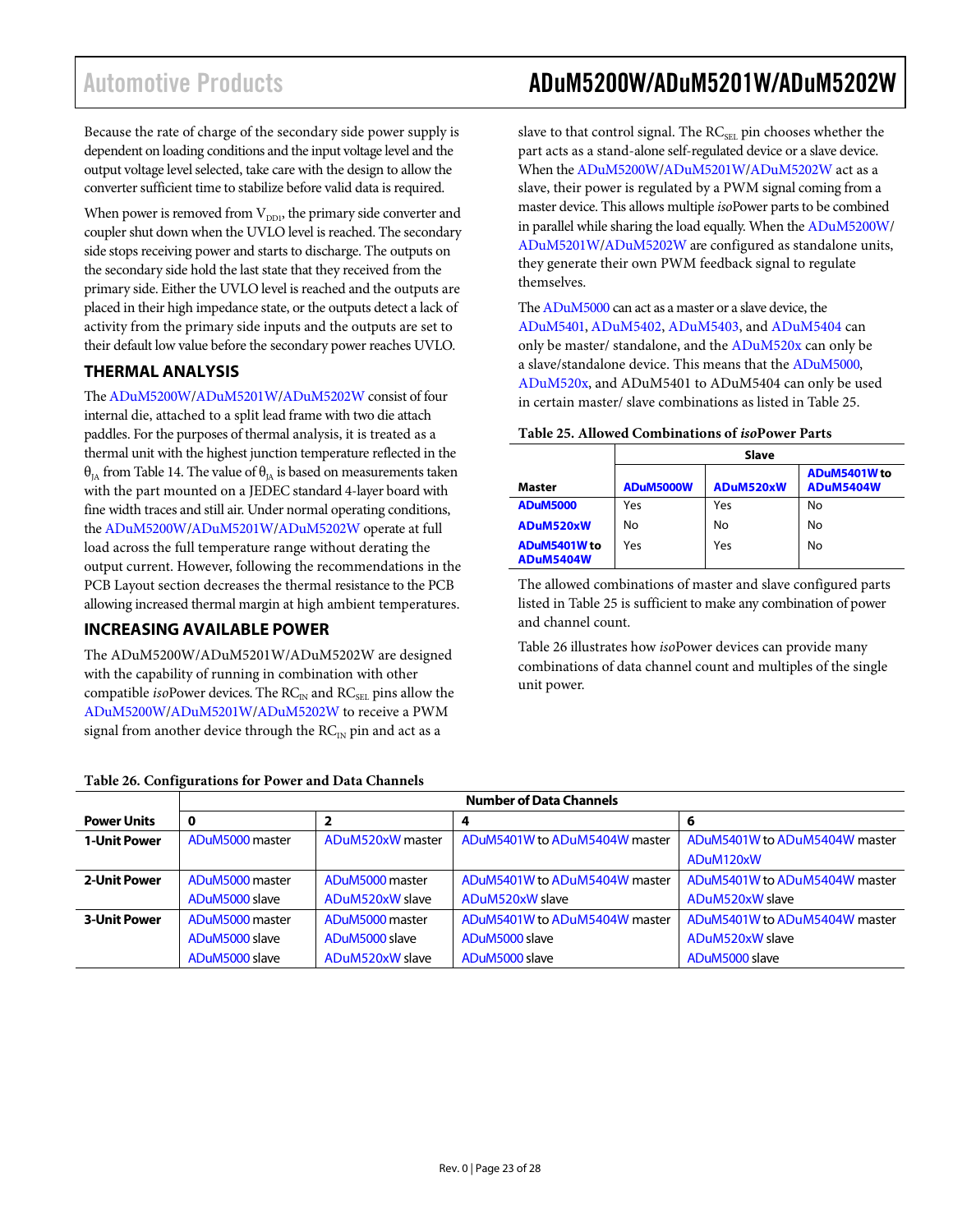### <span id="page-23-0"></span>**INSULATION LIFETIME**

All insulation structures eventually break down when subjected to voltage stress over a sufficiently long period. The rate of insulation degradation is dependent on the characteristics of the voltage waveform applied across the insulation. In addition to the testing performed by the regulatory agencies, Analog Devices carries out an extensive set of evaluations to determine the lifetime of the insulation structure within the [ADuM5200W/](http://www.analog.com/ADuM5200) [ADuM5201W](http://www.analog.com/ADuM5201)[/ADuM5202W.](http://www.analog.com/ADuM5202)

Analog Devices performs accelerated life testing using voltage levels higher than the rated continuous working voltage. Acceleration factors for several operating conditions are determined. These factors allow calculation of the time to failure at the actual working voltage. The values shown i[n Table 20](#page-10-2) summarize the peak voltage for 50 years of service life for a bipolar ac operating condition, and the maximum CSA/VDE approved working voltages. In many cases, the approved working voltage is higher than a 50-year service life voltage. Operation at these high working voltages can lead to shortened insulation life in some cases.

The insulation lifetime of the [ADuM5200W](http://www.analog.com/ADuM5200)[/ADuM5201W/](http://www.analog.com/ADuM5201) [ADuM5202W](http://www.analog.com/ADuM5202) depends on the voltage waveform type imposed across the isolation barrier. The *i*Coupler insulation structure degrades at different rates depending on whether the waveform is bipolar ac, unipolar ac, or dc. [Figure 28,](#page-23-1) [Figure 29,](#page-23-2) and [Figure 30](#page-23-3) illustrate these different isolation voltage waveforms.

Bipolar ac voltage is the most stringent environment. The goal of a 50-year operating lifetime under the ac bipolar condition determines the maximum working voltage recommended by Analog Devices.

In the case of unipolar ac or dc voltage, the stress on the insulation is significantly lower. This allows operation at higher working voltages while still achieving a 50-year service life. The working voltages listed in [Table 20](#page-10-2) can be applied while maintaining the 50-year minimum lifetime, provided the voltage conforms to either the unipolar ac or dc voltage cases. Any cross insulation voltage waveform that does not conform to [Figure 29](#page-23-2) or [Figure 30](#page-23-3) should be treated as a bipolar ac waveform and its peak voltage limited to the 50-year lifetime voltage value listed in [Table 20.](#page-10-2) The voltage presented in [Figure 29](#page-23-2) is shown as sinusoidal for illustration purposes only. It is meant to represent any voltage waveform varying between 0 V and some limiting value. The limiting value can be positive or negative, but the voltage cannot

<span id="page-23-3"></span><span id="page-23-2"></span><span id="page-23-1"></span>cross 0 V.

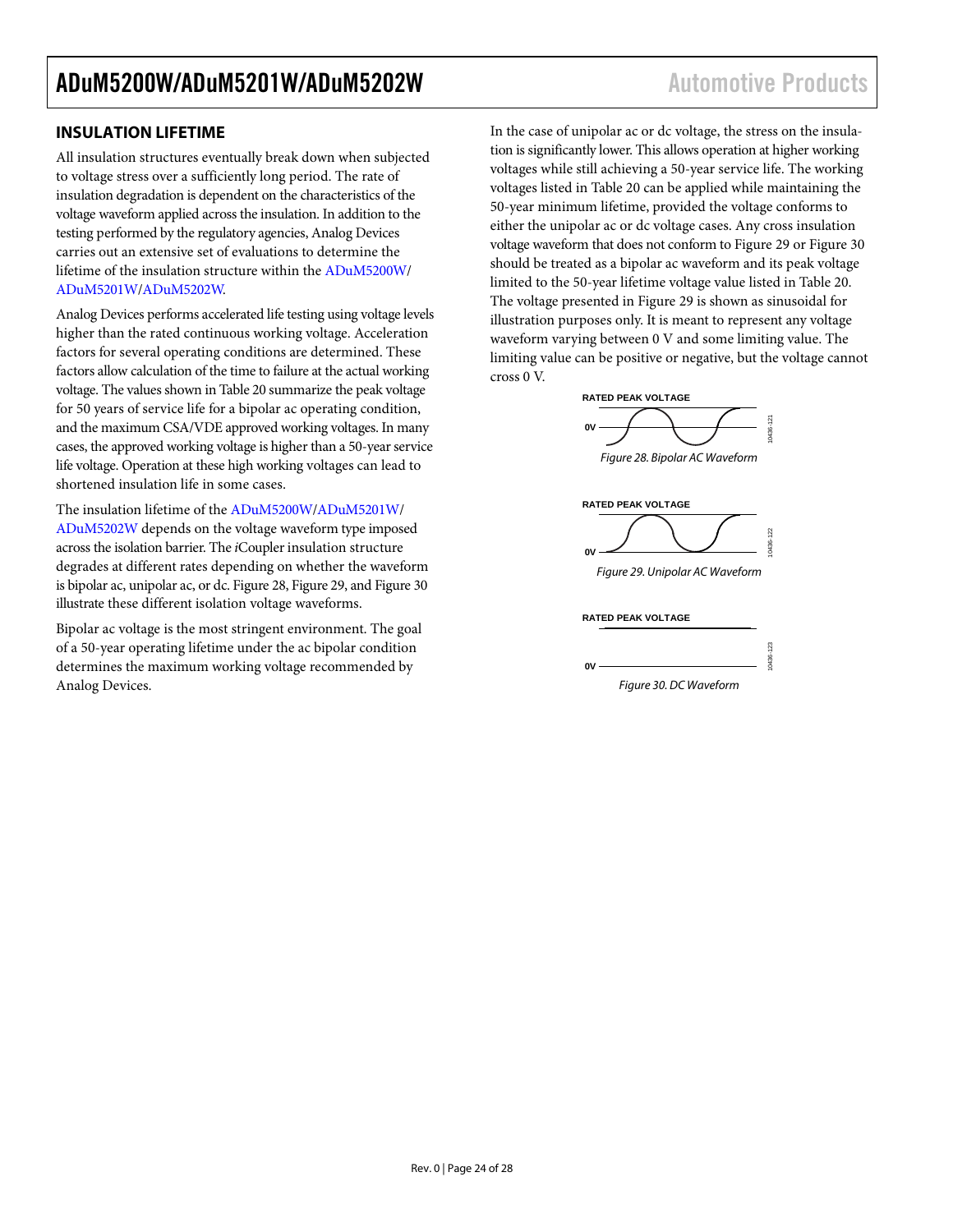## <span id="page-24-1"></span>OUTLINE DIMENSIONS



*Wide Body (RW-16) Dimensions shown in millimeters and (inches)*

### <span id="page-24-0"></span>**ORDERING GUIDE**

| Model <sup>1, 2, 3</sup> | Inputs,<br>$V_{\text{DD1}}$ Side | Number of Number of Maximum Maximum<br>Inputs,<br>$V_{DD}$ , Side | (Mbps) | Data Rate Propagation | Maximum<br><b>Pulse Width</b><br>Delay, 5 V (ns) Distortion (ns) Range | <b>Temperature</b>                                         | Package<br><b>Description</b> | Package<br><b>Option</b> |
|--------------------------|----------------------------------|-------------------------------------------------------------------|--------|-----------------------|------------------------------------------------------------------------|------------------------------------------------------------|-------------------------------|--------------------------|
| ADuM5200WCRWZ 2          |                                  |                                                                   | 25     |                       |                                                                        | $-40^{\circ}$ C to $+105^{\circ}$ C 116-Lead SOIC W IRW-16 |                               |                          |
| ADuM5201WCRWZ            |                                  |                                                                   | 25     |                       |                                                                        | $-40^{\circ}$ C to $+105^{\circ}$ C 116-Lead SOIC W IRW-16 |                               |                          |
| ADuM5202WCRWZ 0          |                                  |                                                                   | 25     | 70                    |                                                                        | l−40°C to +105°C l16-Lead SOIC W lRW-16                    |                               |                          |

<sup>1</sup> Tape and reel are available. The additional -RL suffix designates a 13-inch (1,000 units) tape and reel option.

 $2 Z =$  RoHS Compliant Part.

 $3 W =$  Qualified for Automotive Applications.

### <span id="page-24-2"></span>**AUTOMOTIVE PRODUCTS**

The [ADuM5200W,](http://www.analog.com/ADuM5200) [ADuM5201W,](http://www.analog.com/ADuM5201) and [ADuM5202W](http://www.analog.com/ADuM5202) models are available with controlled manufacturing to support the quality and reliability requirements of automotive applications. Note that these automotive models may have specifications that differ from the commercial models; therefore, designers should review th[e Specifications](#page-2-0) section of this data sheet carefully. Only the automotive grade products shown are available for use in automotive applications. Contact your local Analog Devices account representative for specific product ordering information and to obtain the specific Automotive Reliability reports for these models.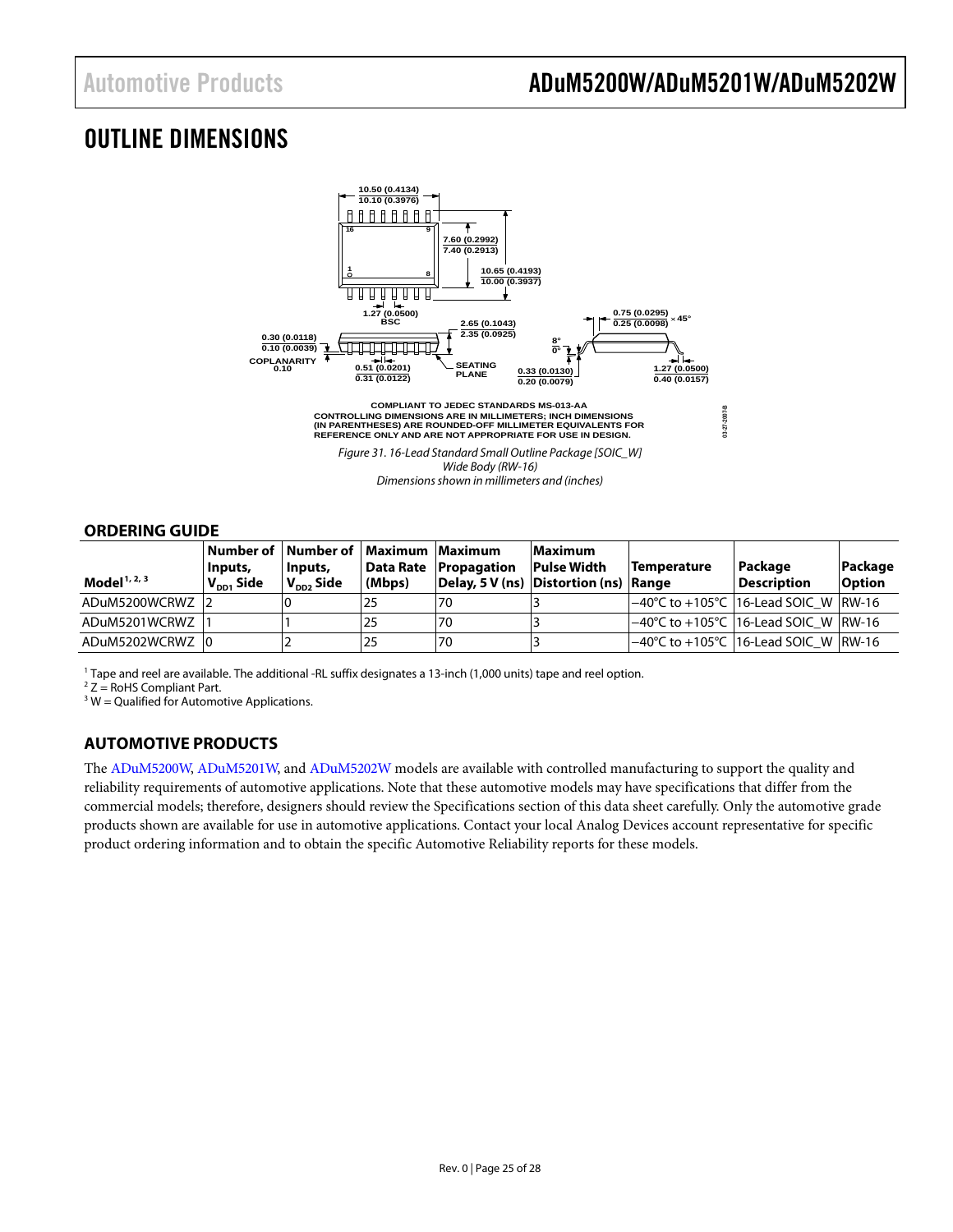## **NOTES**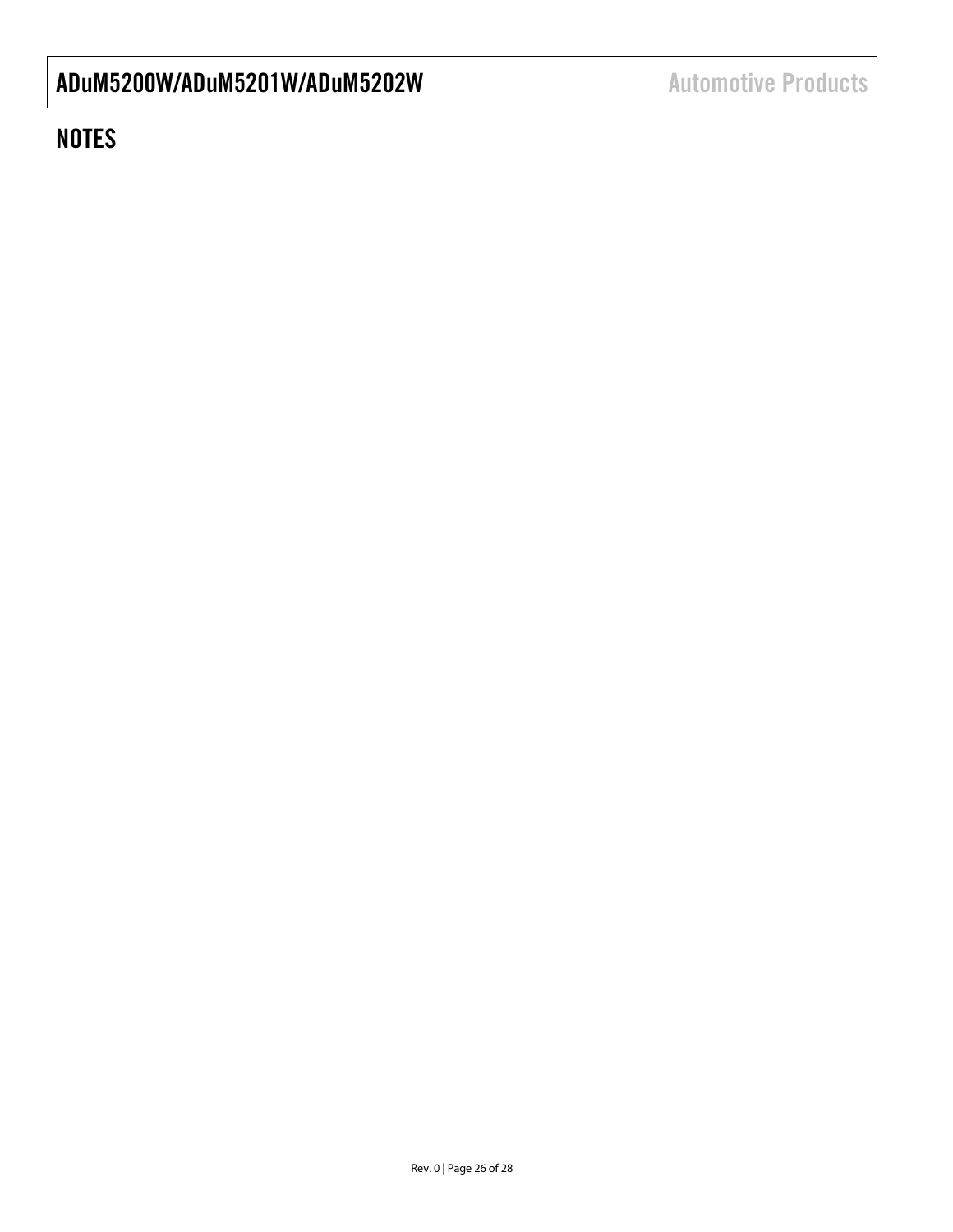## **NOTES**